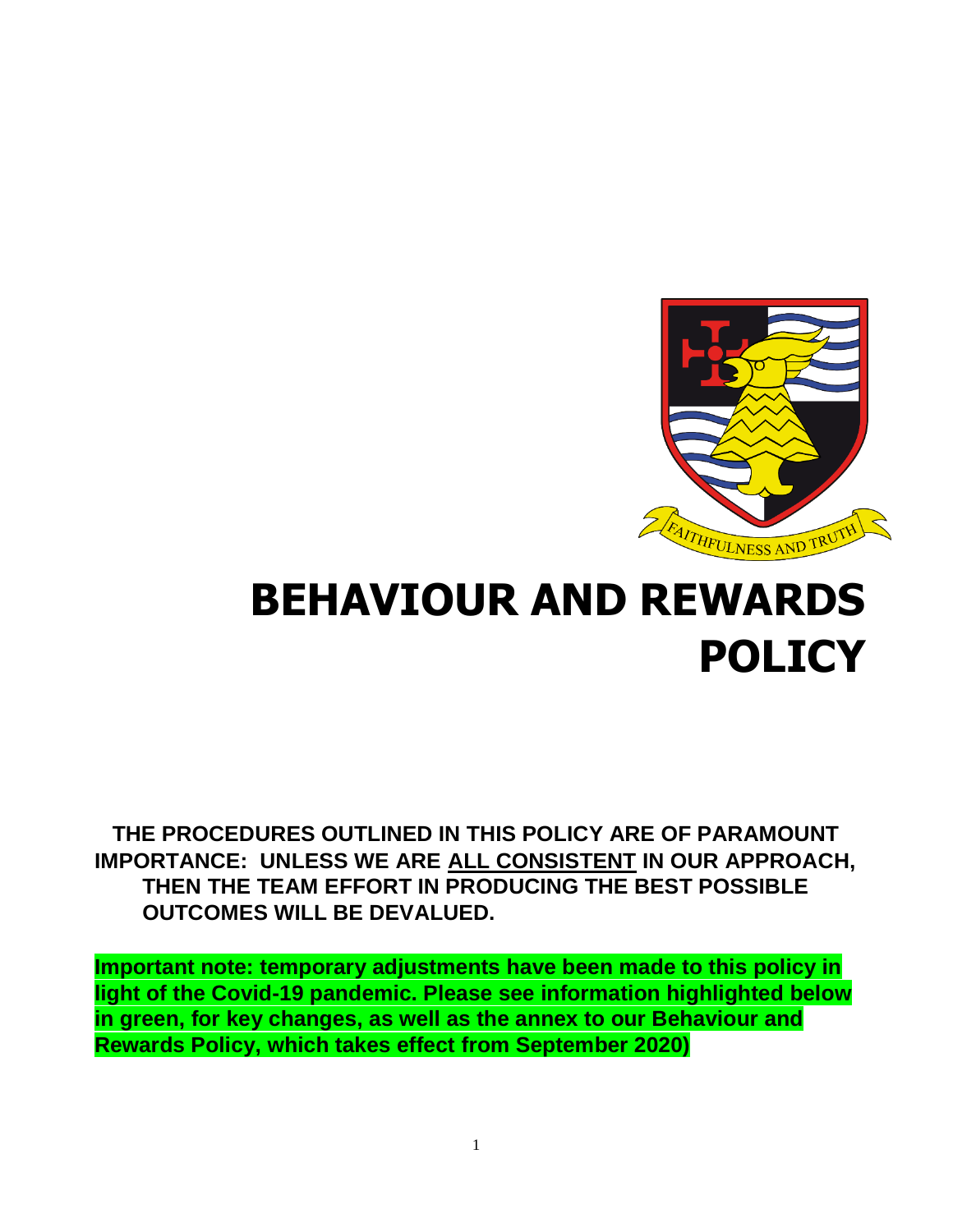#### **VISION AND VALUES**

Our vision at Hebburn Comprehensive School is to have a harmonious community where the emphasis for all is on learning and achievement, where pupils feel safe and happy and where a culture of success and ambition is celebrated and embedded throughout the school and wider community. We aim to raise the aspirations of all our young people, inculcating a respect for one another and for the value of learning and citizenship. Through challenge, partnership and support, we aim to raise standards of achievement; create a genuine sense of community spirit; and enhance our pupils' life chances for the future.

At Hebburn Comprehensive, we believe that there is an integral link between good behaviour, feeling safe, effective learning and enjoying and achieving. To ensure the most effective learning, all children have the right to work and to learn in an environment which is safe, secure and free from disruption.

#### **PRINCIPLES**

- Pupils learn best in an ordered and supportive environment.
- Good behaviour is achieved through creating a positive learning culture and ethos.
- All members of the school community deserve to be treated fairly and with respect.
- Equal rights and equal responsibilities should be exercised at all times.
- Any form of bullying is unacceptable.
- Pupils need to receive regular and tangible recognition of achievement.
- Giving young people responsibility and autonomy helps to raise self-confidence, develop self-esteem and promote independence.
- Pupils should be encouraged to treat the school's environment and each other's property with respect.

#### **PRINCIPLES IN PRACTICE**

- Positive behaviour for learning is celebrated at every opportunity.
- Inappropriate behaviour is always challenged.
- Pupils take responsibility for their own behaviour and encourage positive behaviour in others.
- Incidents of behaviour (positive and negative) are accurately recorded in the school's MIS.
- All staff are **consistent** in all areas of behaviour management and follow the school's procedures set out in this policy.

#### **AIMS**

- To ensure that we have an environment in which children feel safe, happy, secure and respected.
- To raise achievement at all levels across the school.
- To foster positive attitudes to learning, in a culture where achievement, at all levels, is valued and celebrated.
- To ensure a calm, purposeful and harmonious environment for learning.
- To embed ambition and raise aspirations in all pupils, regardless of circumstances or backgrounds.
- To inculcate the values of respect, citizenship, social responsibility, cultural awareness, the rule of law, individual liberty, mutual respect and tolerance.
- To develop in pupils a sense of self-discipline and an acceptance of responsibility for their own actions.
- To encourage, reward and support good behaviour.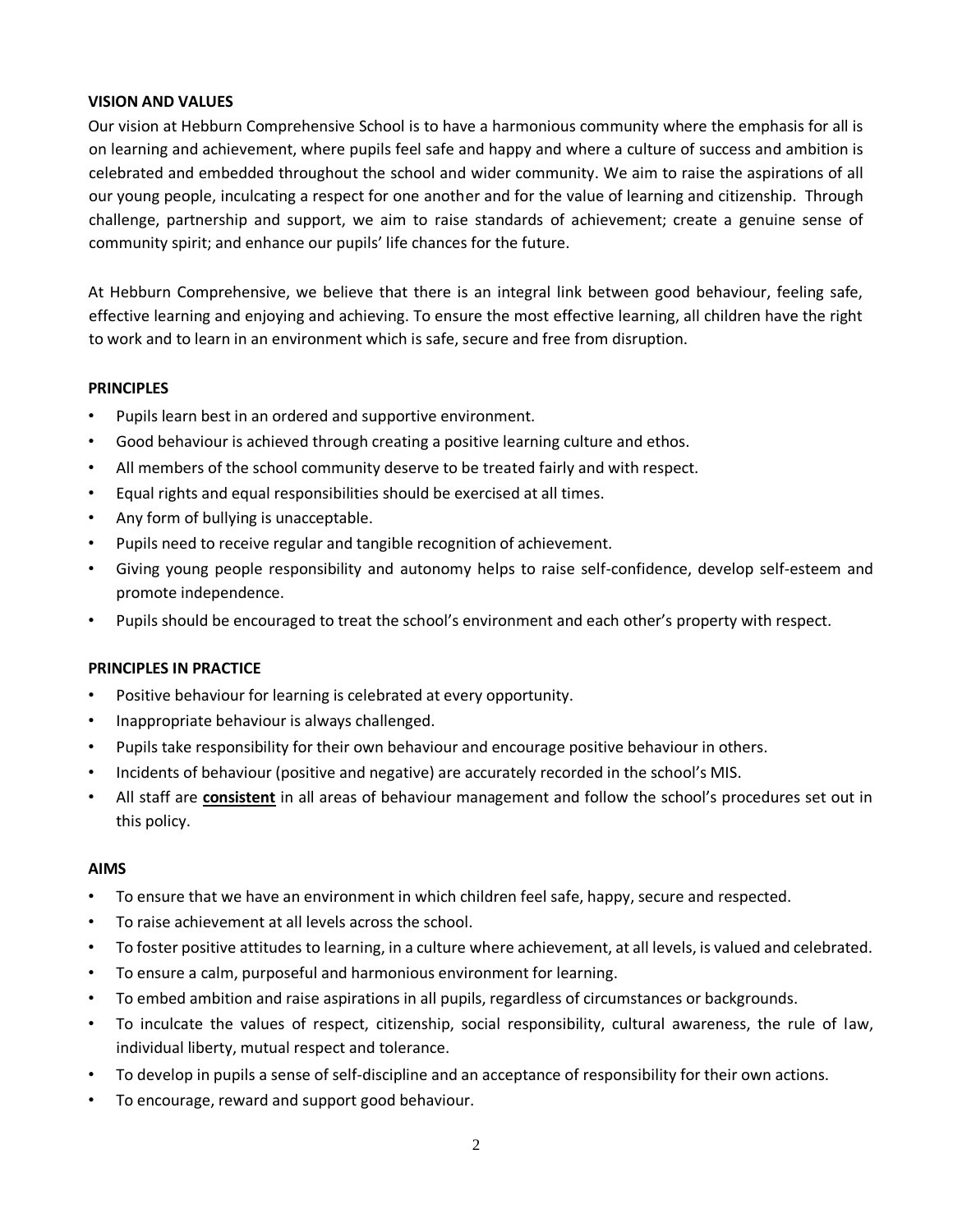- To have robust e-safety and cyber-bullying policies.
- To build and support the self-esteem, self-confidence and self-knowledge of all pupils.
- To value the rights of the individual.
- To encourage the development of positive and caring relationships in all areas of school activities.
- To define acceptable standards of behaviour and continually promote them in a fair and consistent manner.
- To ensure that the school's strategies and expectations of behaviour are widely understood by parents, pupils and staff.

#### **RIGHTS AND RESPONSIBILITIES**

- Young people have an entitlement to an education that challenges and helps them realise their full potential. Everyone involved in the life of the school has a responsibility for ensuring good behaviour, both for well-being and for learning.
- This Behaviour for Learning Policy aims to encourage and reinforce courteous and civilised behaviour. Every opportunity will be taken to support self-discipline, where all pupils are involved in the process and accept responsibility for their own actions and behaviour.

#### **THE GOVERNING BODY WILL:**

- establish a robust policy that promotes good discipline, good relationships and positive attitudes to learning across the school community;
- work closely with the Head Teacher and senior staff to ensure the effective operation of the policy.

#### **THE HEAD TEACHER AND ALL SENIOR STAFF WILL:**

- work closely with all members of the school community to ensure high standards of behaviour at all times;
- ensure that the school's behaviour policy is applied consistently across the school;
- be responsible for the implementation and day-to-day management of the BFL policy, guidelines and procedures;
- maintain a visible and active presence around the school during non-teaching periods;
- expect students' and parents' cooperation in maintaining an orderly environment for learning;
- ensure the school behaviour policy does not discriminate against any pupils;
- support, praise and, as appropriate, reward pupils' good behaviour
- not tolerate violence, threatening behaviour or abuse by students or parents.
- apply sanctions fairly, consistently, proportionately and reasonably, taking into account SEND and the needs of vulnerable children, offering support as appropriate;
- make arrangements for alternative provision from the sixth day of a fixed-term exclusion;
- take all reasonable measures to protect the safety and well- being of staff and students, including preventing bullying and dealing effectively with reports and complaints about bullying;
- ensure all staff model good behaviour;
- work with other agencies to promote community cohesion and ensure safeguarding.

#### **ALL STAFF WILL:**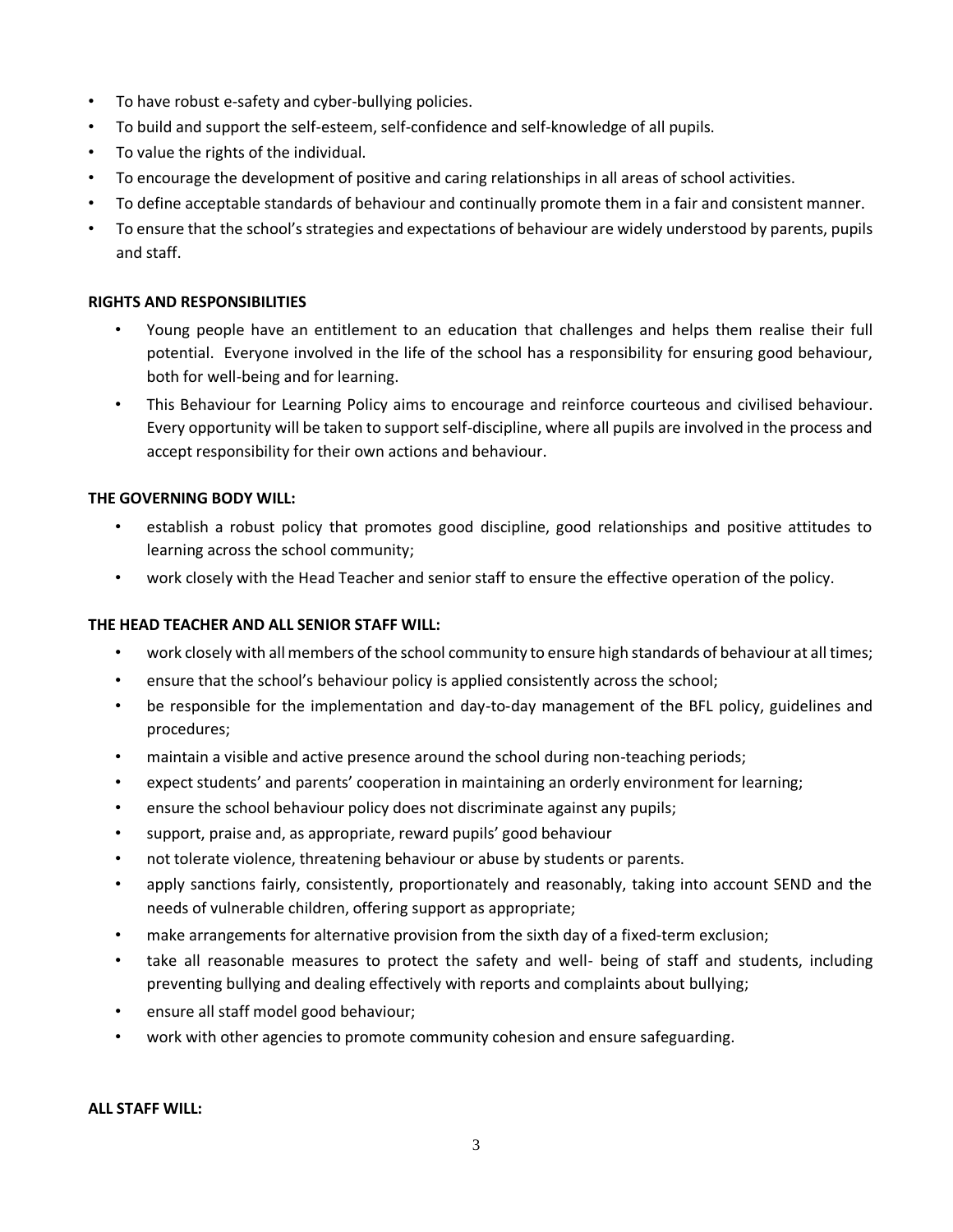- lead by example in demonstrating professional behaviours at all times;
- be consistent in the application of rewards and sanctions, in line with school policy;
- adopt a proactive approach to behaviour management in all areas of the school;
- be considerate and fair to all pupils;
- encourage all pupils to achieve their full potential as valued members of the school community;
- respond to any complaint of bullying seriously;
- monitor the attendance and punctuality of all pupils;
- provide an education that is appropriately structured, differentiated and challenging for all pupils;
- praise pupils, commending them for hard work, commitment, helpfulness, improvement and excellence, celebrating their achievements;

#### **PUPILS WILL:**

- Follow the Code of Conduct at all times;
- Treat all members of the school community with kindness and respect;
- Show tolerance towards others, regardless of religion or faith, race, sexual orientation, gender, gender identity or disability;
- Be polite, courteous and respectful at all times;
- Ensure a positive attitude to learning;
- Get involved in school life in a positive way;
- Follow instructions;
- Not distract the learning of others for any reason;
- Become actively involved in their own learning;
- Work sensibly and productively at all times;
- Be prepared for lessons with the correct equipment;
- Complete homework, ensuring that it is handed in on time;
- Take pride in their work, aiming for neat and accurate presentation;
- Make positive contributions to class discussions and any group or pair work;
- Take responsibility for improving their own learning;
- Avoid distractions in lessons;
- Behave sensibly in classrooms, corridors, staircases and in the dedicated dining areas;
- Get to lessons quickly on lesson changeover;
- Keep the school tidy and free from litter and graffiti, including in classrooms, staircases, dining areas, toilets, corridors and the main yard;
- Aim to get as many merits as possible for the big prize draw in the summer term;

#### **PARENTS/CARERS WILL:**

- be aware of, and support, the school's values and expectations of behaviour for learning
- work with the school to ensure a calm and productive environment for learning;
- support the school if sanctions are applied to their child for inappropriate or unacceptable behaviour;
- ensure that their child follows reasonable instructions by school staff and adheres to school rules;
- respect and support the school's behaviour policy;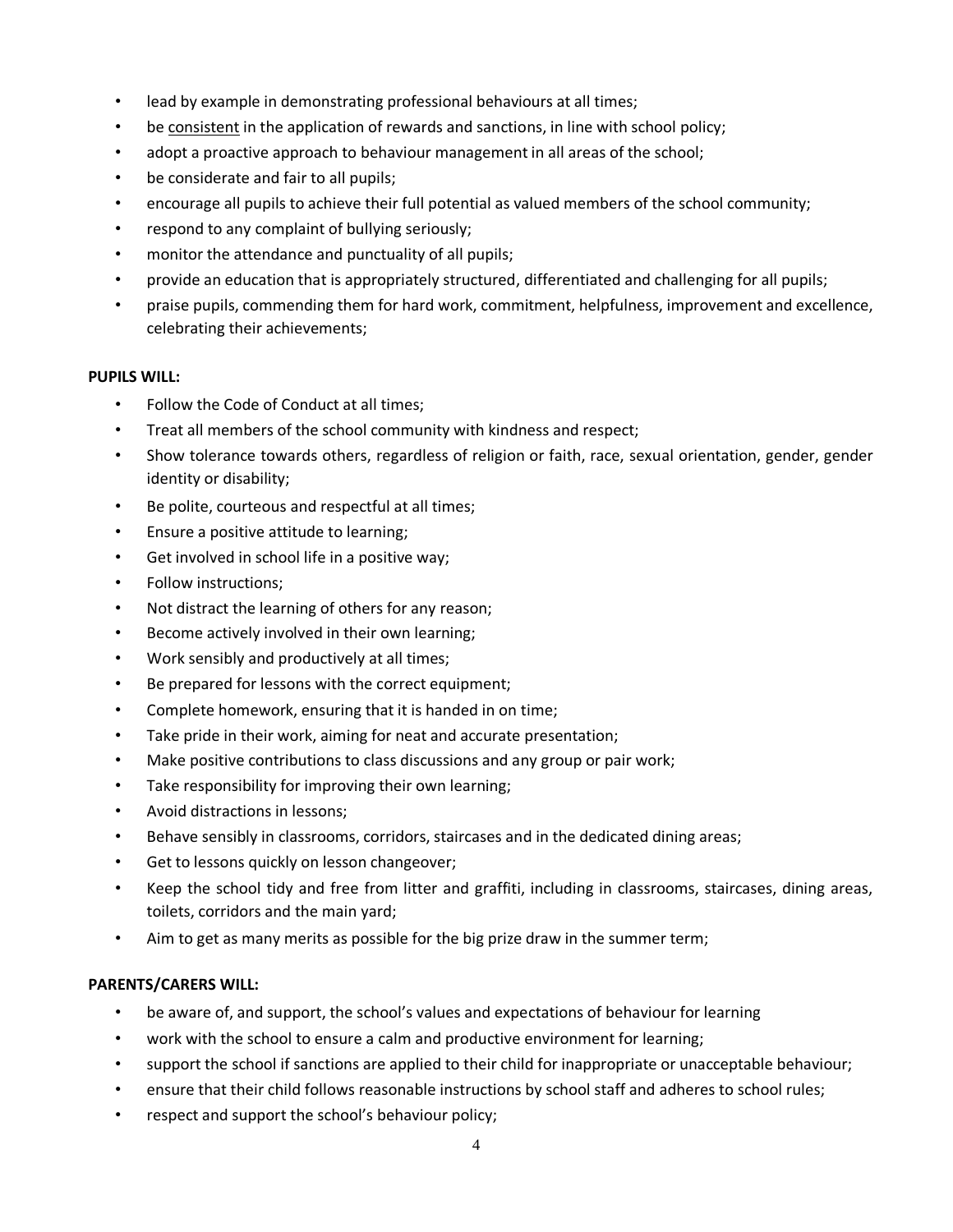- ensure that their child attends school regularly and arrives on time;
- adhere to the protocols set out in the Attendance Policy.
- ensure that children are in correct school uniform, as outlined in the school's uniform policy.
- be kept informed about their child's progress, including issues relating to their behaviour;
- ensure that children arrive at school with the necessary equipment, including homework and PE kit.
- be prepared to work with the school to support their child's behaviour;
- attend meetings, if requested, to discuss their child's behaviour; **[During the pandemic, face-to-face** meetings of this nature will not be able to take place, unless in exceptional circumstances. Contact with parents/carers about behaviour, will take place by telephone, by email, or through the use of the MCAS app, where possible.]
- support children in their learning by actively encouraging them to engage in the many opportunities that the school has to offer, including study support and Homework Club.
- support the school fully with any issues that are hindering progress;
- If their child is excluded from the school, ensure that the child is not found in a public place during school hours in the first five days of exclusion;
- Attend return from exclusion meetings. [Telephone discussions will take place instead of face-to-face meetings, where appropriate.]

**PLEASE NOTE THAT, BY LAW, THE SCHOOL IS REQUIRED TO HAVE TWO EMERGENCY CONTACT NUMBERS [While important at all times, this is of the upmost importance during the pandemic. Staff must be able to contact parents/carers and emergency contacts at short notice. Contact numbers must be kept up to date and can be managed through the MCAS App or by contacting the main office on 0191 4833199.]**

# **IF THE NUMBERS YOU HAVE PROVIDED TO THE SCHOOL CHANGE, PLEASE CONTACT THE SCHOOL IMMEDIATELY**

# **IF WE ARE UNABLE TO MAKE CONTACT WITH HOME WHEN REQUIRED, THIS COULD BECOME A POTENTIALLY SERIOUS SAFEGUARDING ISSUE**

#### **HEBBURN CODE OF CONDUCT**

- Attend school regularly and on time; [We are operating a staggered entry system. Pupils should arrive at school no more than 5 minutes before their entry time and make their way to their year group entry point; pupils must not mix with other year-group bubbles; pupils should not go to any other entry or exit points, so bubbles are kept separate.]
- Come to school in full uniform and fully equipped for learning; **[The uniform policy has been amended** slightly for the first half-term. Please refer to uniform policy for current information. All pupils are expected to wear uniform, as indicated in the policy.]
- Listen carefully and follow **all** instructions, both in lessons and around the school building;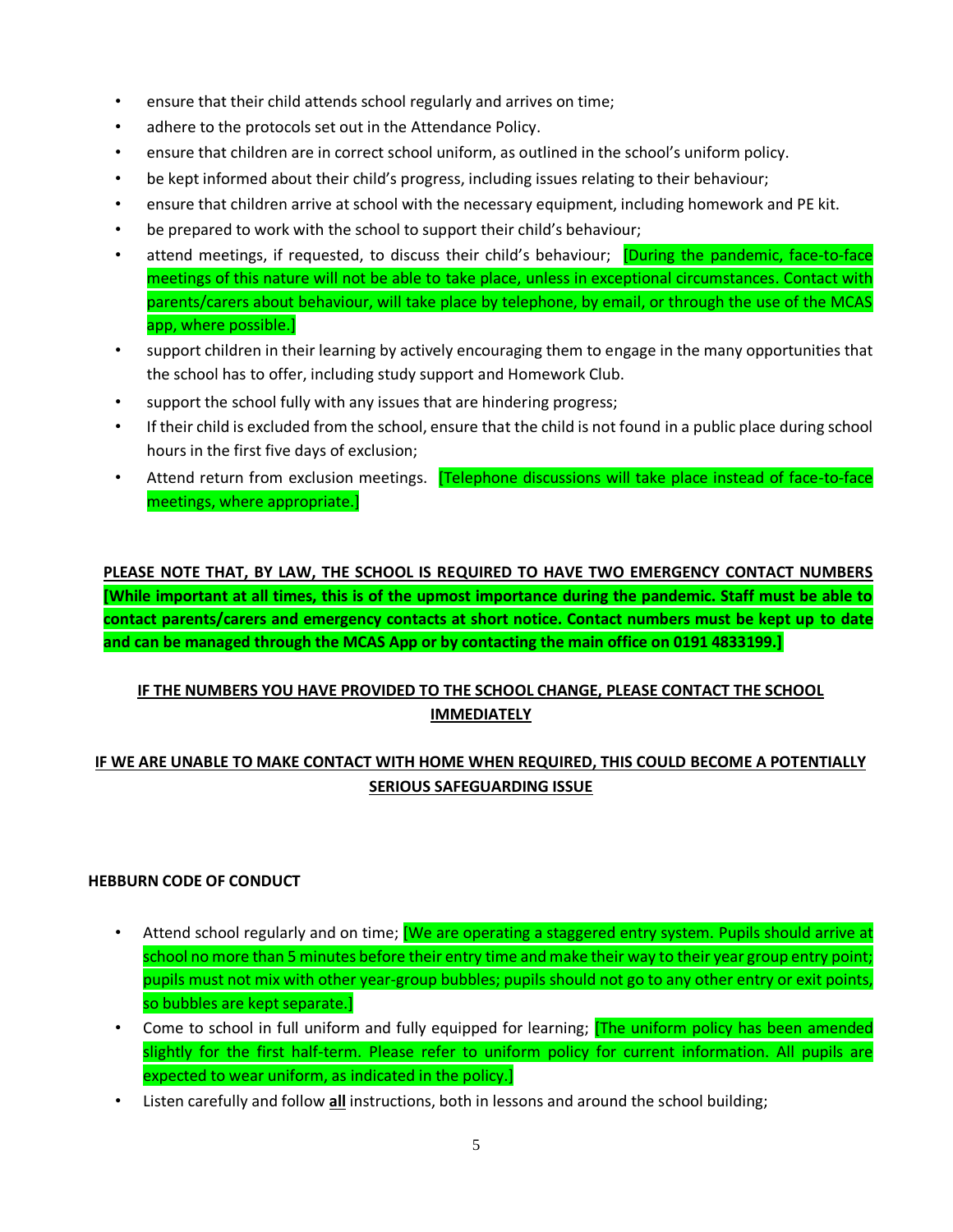- Respect people, place and property;
- Behave in an appropriate and acceptable manner at all times, both in lessons and around the school, including entry and exit;
- Demonstrate a mature attitude and have consideration towards other members of the school community.

#### **HEBBURN COMPREHENSIVE SCHOOL RULES**

- Pupils must be in full school uniform at all times, including lesson changeover. If a pupil is not in full uniform, we must receive a signed note from home with the reason and an indication of when the issue will be rectified, so a uniform pass can be issued. Pupils must carry the uniform pass and show it to members of staff when asked. [As outlined above, uniform expectations will slightly adjusted for the first half-term, but full school uniform must be worn from 02 November 2020, as per usual policy. Reasonable adjustments will be made, where necessary and appropriate, for the first half-term; however, we expect all pupils to be in full uniform after half-term. The uniform policy may need to be amended again, if there are to be further national or local lockdowns. Please see Uniform Policy for further information.]
- Pupils should be fully equipped for learning each day, including all stationery, cooking ingredients, PE kit. [Practical lessons may not be able to take place in the usual manner, in light of current guidance.] Please see our uniform policy for details.
- On days where pupils have PE, they should wear their PE kit. Dark-coloured tracksuit bottoms and/or sensible dark-coloured sports leggings may be worn.
- The equipment list has been amended, so that the sharing and borrowing of equipment can be minimised. Please see below:

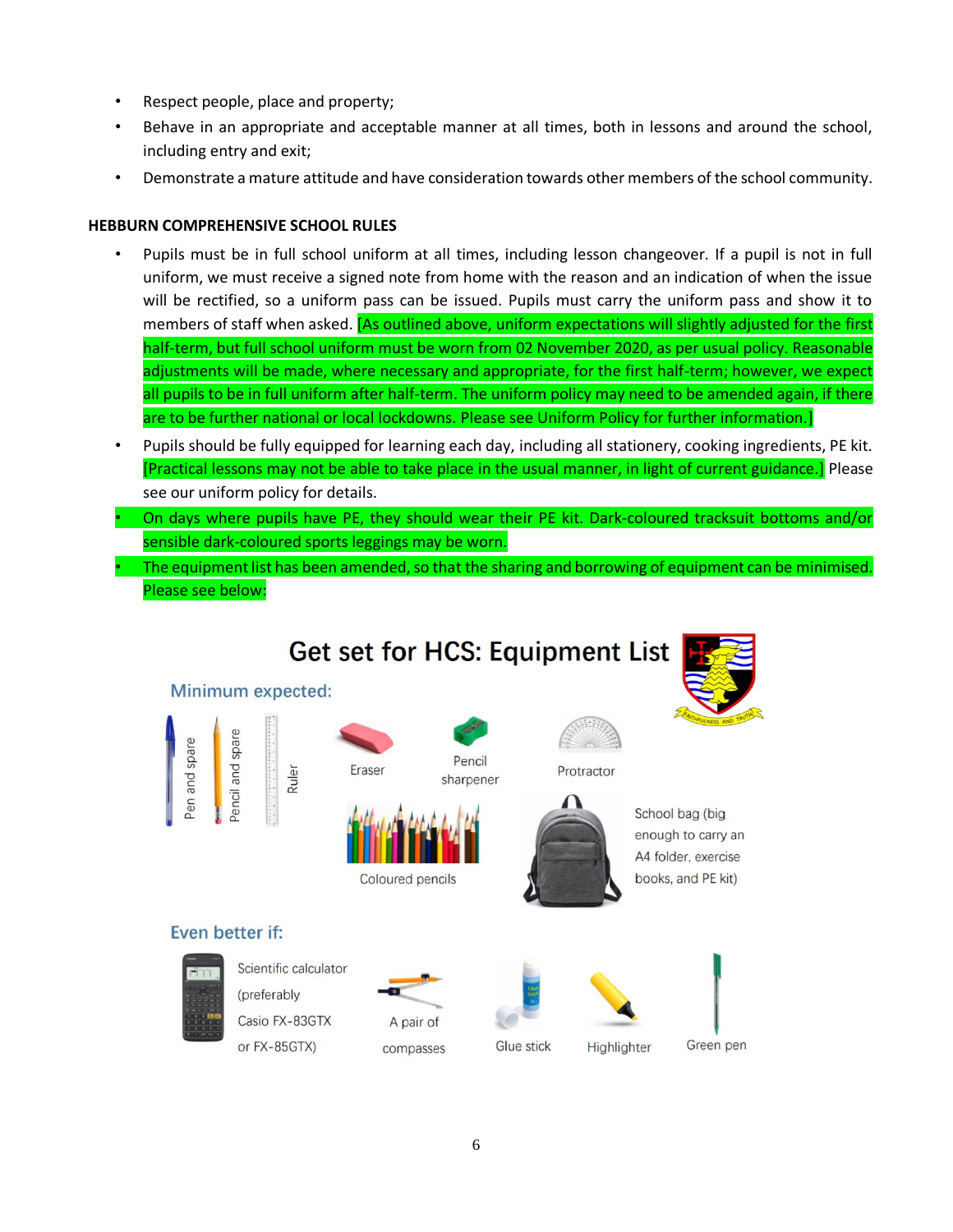- No jewellery, with the exception of a wrist watch.
- Subtly applied make-up only is allowed in school. If make-up is not subtly applied, pupils will be asked to remove it.
- No extreme haircuts.
- **Please see our uniform policy in the parents' section of the school website for full details about the school's expectations of appearance and dress.**
- All mobile phones should be switched off on entry to school (please see our mobile devices policy). Mobile phones should not be used at any point during the school day, including breakfast club, lesson changeover, lunchtime and when exiting the school at 2.45pm. Pupils may only use mobile phones when they have permission from a member of staff. Refusal to hand over a mobile phone or electronic device when asked will result in isolation.

# • Pupils must not bring any unnecessary items into school from home.

- No eating in class, unless permission has been given for things like throat sweets and for specific medical needs. Parents should contact the school with any information relating to this.
- No energy drinks (these will be confiscated and not returned). Any pupils refusing to hand over energy drinks will be placed in isolation.
- Pupils may only drink water around the building and in lessons. The only exception is lunchtime, where pupils may purchase juice from the school canteen. Pupils should not bring fizzy drinks into school. **Please** note: the water fountains around school will not be in use and pupils cannot fill up bottles in the toilets. Pupils should bring a suitably sized water bottle for use during the school day. There will be the opportunity to purchase another drink at lunchtime.
- Pupils should respond to any instruction without challenge. Any non-compliance will be dealt with firmly and will result in a sanction, up to, and including, potential exclusion from school.
- Pupil should follow the one-way system around the school building. There will be a revised one-way system in operation for pupils in Key Stage 4, who are not static. KS4 pupils must follow the one-way system and walk in single file when moving between lessons.
- Year 11 will be dismissed first, at lesson changeover, and must make their way to the waiting area for their next lesson. It is essential that this is done in order to avoid coming into contact with pupils in Year 10. High standards of behaviour are expected on corridors and in waiting areas.
- No food or drinks to be taken outside of the Dining Hall or packed lunch areas. Pupils should not take plastic bottles into the main yard.
- Pupils will go to their designated yard bubble at break time and at lunchtime. They should keep their distance and avoid any physical contact. They must also adhere to expectations in terms of hygiene and hand sanitising.
- All year groups have been allocated separate entry points and separate yards at lunchtime and must stick to them. Pupils are not permitted to move between the designated spaces.
- No pupils will be allowed to leave the school premises at lunchtime.
- All pupils must bring, or order, a packed lunch until further notice.
- Pupils should refrain from congregating in large groups in the main yard.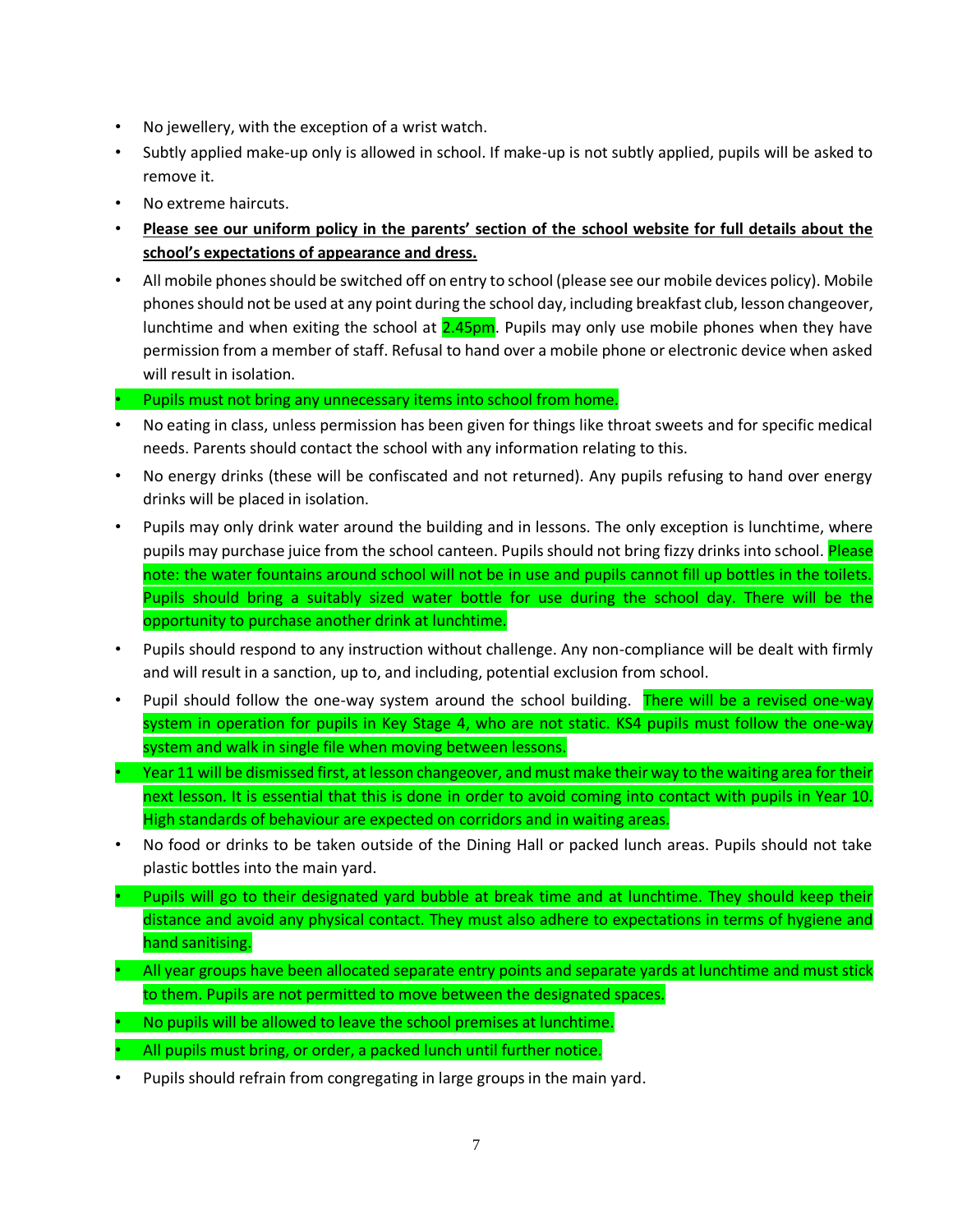# • Any non-compliance with Covid-related safety regulations will be dealt with firmly and will result in a sanction, up to, and including, potential exclusion from school.

#### **PROMOTING THE POSITIVE ACHIEVEMENTS OF OUR PUPILS**

At Hebburn Comprehensive School, we recognise the importance of rewards and praise to recognise pupils' achievements and hard work.

We aim to foster a positive attitude to all aspects of school life; the acknowledgement of learning – and of the positive attitudes which maximise learning – lies at the heart of all we do.

It is our aim to encourage all pupils to achieve their potential through a system which strives to reward through praise and acknowledgement of achievement. This is done through:

- Praise in lessons;
- Acknowledgement on the plasma screens around school;
- Celebration assemblies; **[Temporarily unable to take place**; however, praise, rewards and acknowledgments will be given in form class, while these celebration assemblies are not permitted. Positive achievement will also be acknowledged through our remote assemblies.]
- Comments and stickers in exercise books; [Although work will need to be quarantined for 72 hours before key tasks/assessments can be marked, then quarantined for a further 72 hours before they can be returned to pupils.]
- Merits;
- Letters, postcards, phone calls or text messages home;
- Awards Evening; *[Our annual Awards Evening is unable to take place, in line with social distancing guidance* and current restrictions on large gatherings. Awards will be issued to pupils individually, until the guidance changes and normality resumes.]
- Certificates and Prizes.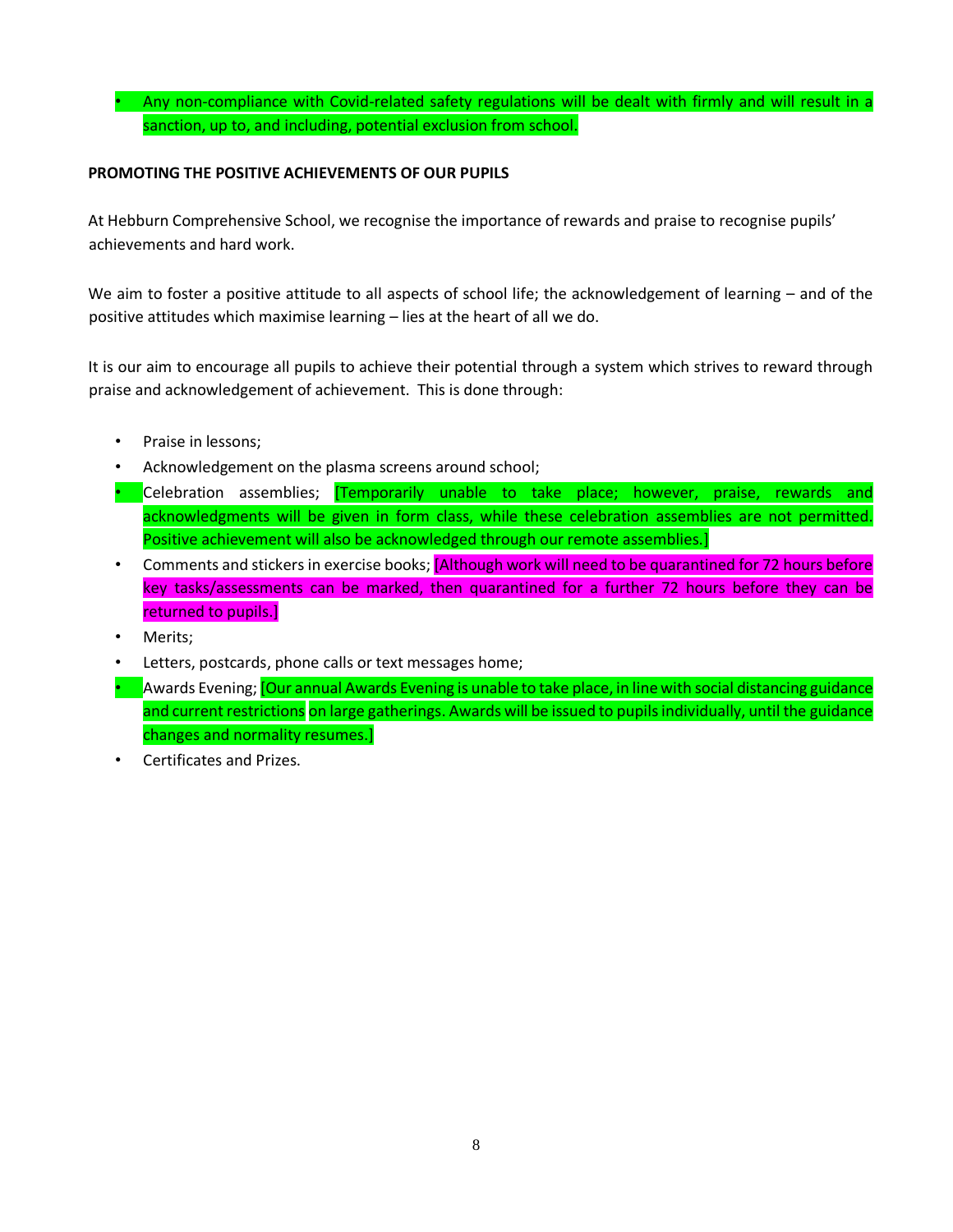#### **OUR MERIT SYSTEM**

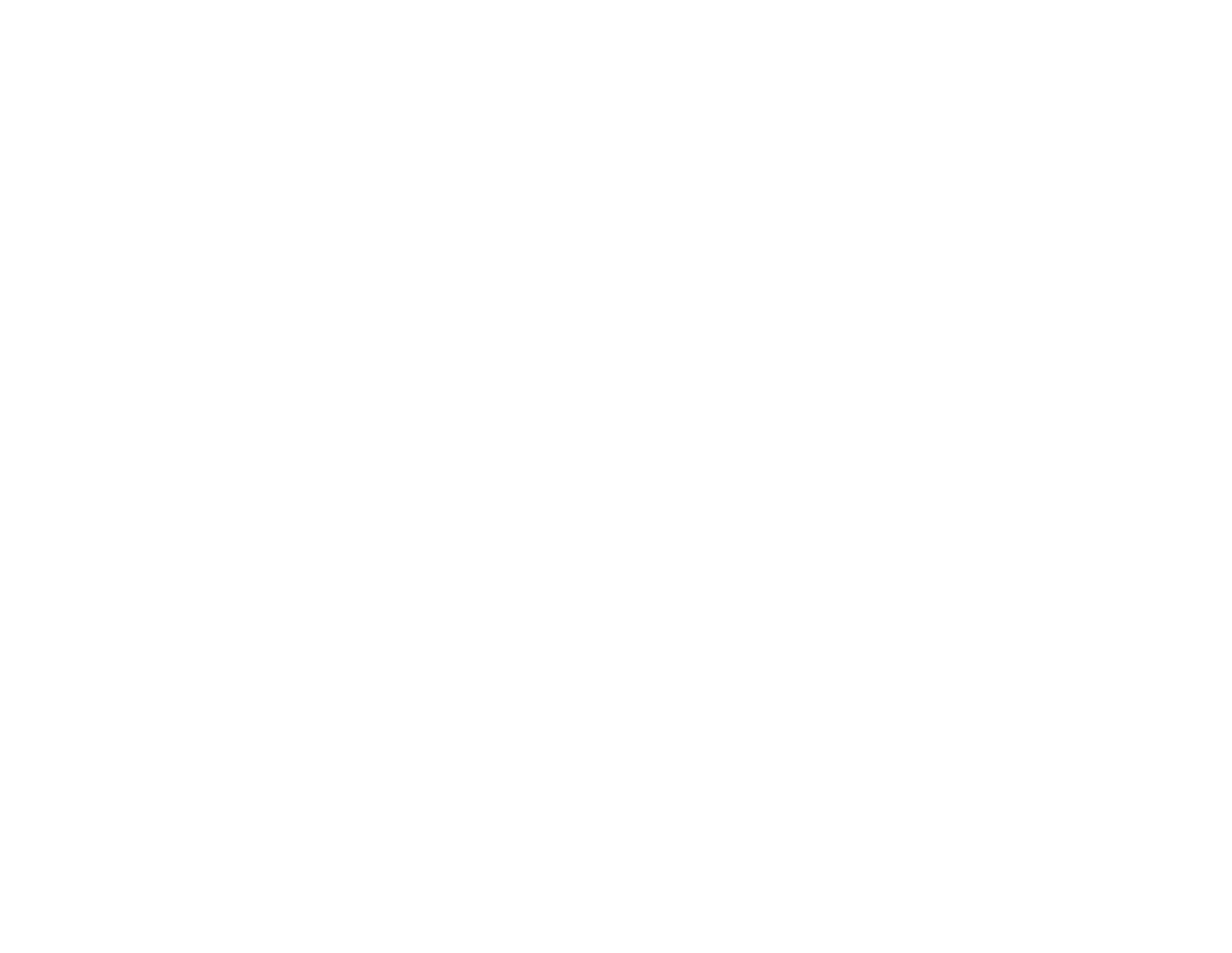#### **EARLY INTERVENTION**

- The School recognises the importance of early intervention and preventative work in its positive reinforcement approach to behaviour management.
- The School will take steps to encourage young people to take responsibility for their own behaviour and help them to recognise the consequences of inappropriate behaviour.
- Parents and Carers will be contacted promptly to notify them of any serious incidents of misbehaviour in which their child has been involved.
- The School will take steps to identify students who may benefit from early intervention through the effective management of transition points at all Key Stages.

#### **INFORMATION AND DATA**

Individual pupil and whole-school data are analysed and used to inform differentiated short, medium and long term planning. Teachers use data profiles of their classes to prepare programmes of study and lessons.

If a pupil exhibits unacceptable behaviour categorised as persistent Level 1, Level 2 or Level 3, it is important that a variety of data on the pupil be looked at, to identify any potential underlying problems: this includes data on ability, attainment, attendance, behaviour, individual learning needs and individual social needs.

Data on pupil behaviour are stored in the school's Management Information System (Bromcom) which can be accessed by all staff.

#### **SETTING THE SCENE FOR POSITIVE BEHAVIOUR**

In both classrooms and around the school, it is important to promote a positive and inclusive environment for learning at all times. In order to maintain an environment where all children are engaged and are able to make good progress in their learning, it is important to establish positive routines that are understood by everyone and to have high expectations of both **behaviour and learning.**

Please refer to our updated Code of Conduct: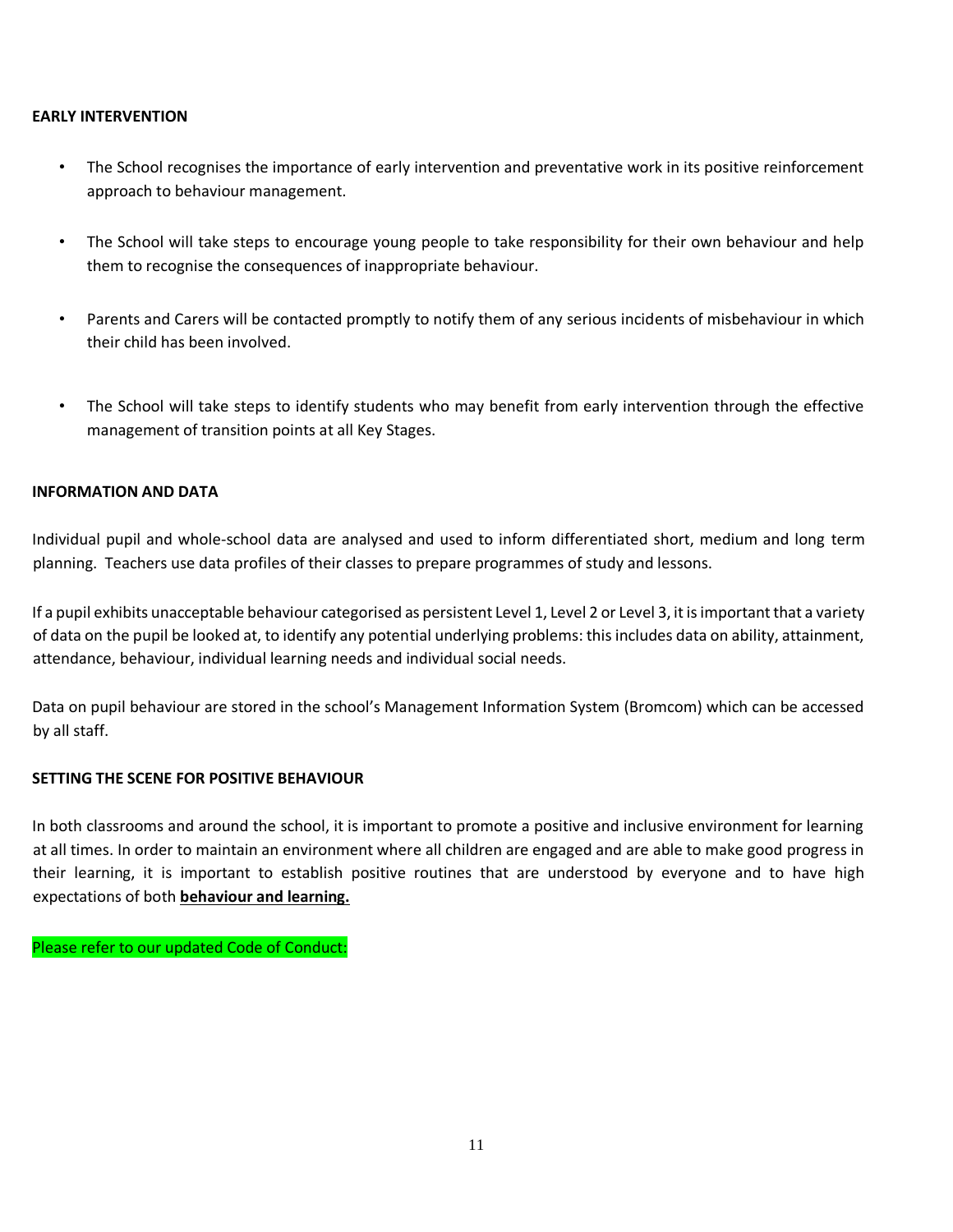

Where a pupil's behaviour does cause concern, the issue should be dealt with in **firm and positive** manner. The language, including body language, and the tone we use are very important when dealing with incidents of poor behaviour.

# **PROCEDURES FOR RECORDING INCIDENTS OF POOR BEHAVIOUR**

All incidents should be recorded in the school's MIS (Bromcom), following the guidelines below:

- Enter the relevant information using the drop-down boxes within the behaviour management module
- In the comment box, write an overview of the incident
	- o record the facts succinctly
	- o If a pupil uses foul language, record what was said
	- o Do not make any value judgements
- Save the information

Current individual pupil information regarding reports, exclusions, Amber Zone placements, Purple Zone will be emailed to staff, as appropriate.

Heads of Learning meet regularly with senior team line managers, to discuss matters and issues within the year group. The data mentioned above are used to inform these meetings. As with all schools, summative data are shared at the Local Authority Behaviour and Attendance Partnership meetings.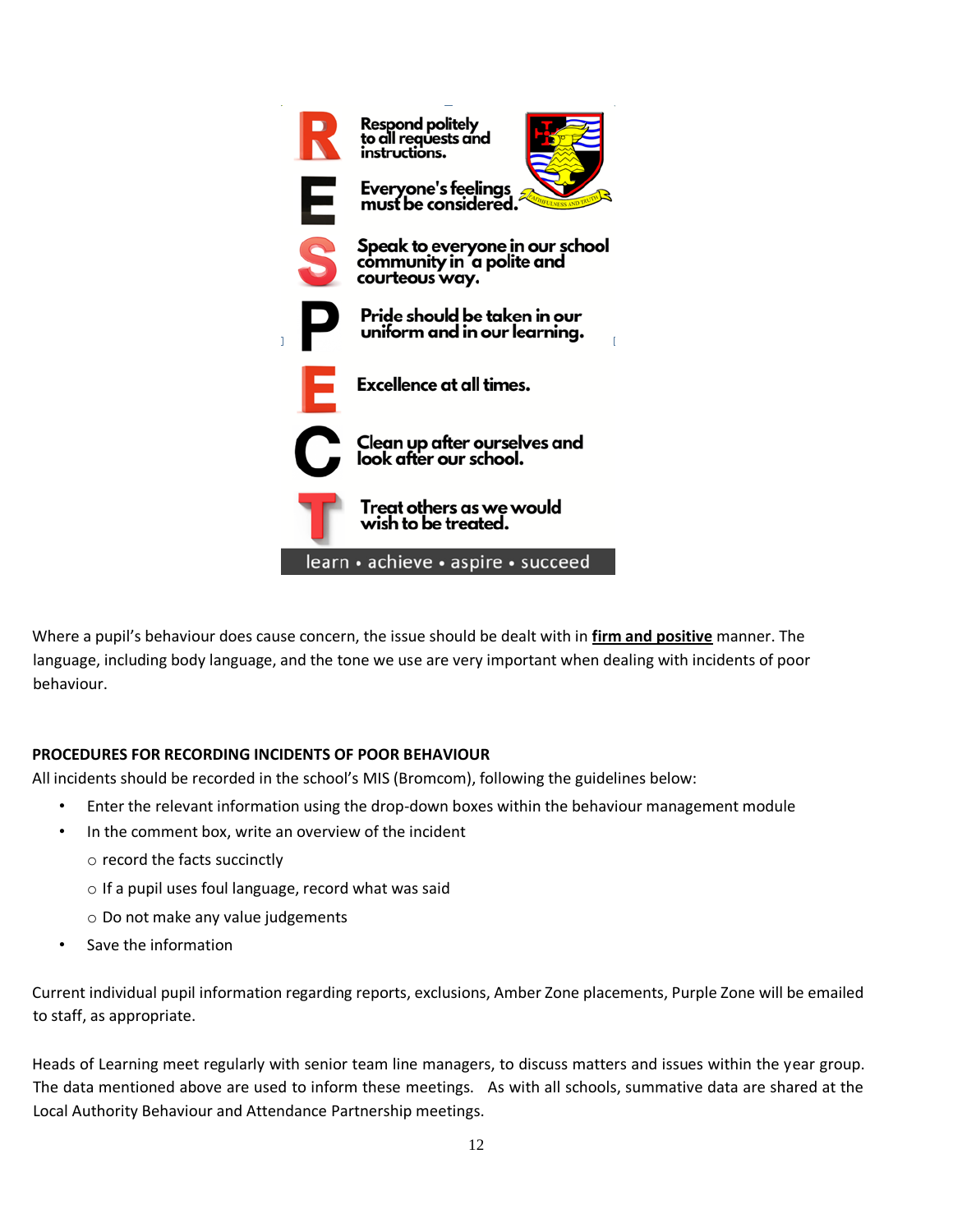# **COMMUNICATION AND PARENTAL PARTNERSHIP**

Hebburn Comprehensive gives high priority to clear communications within the school and to positive partnerships with parents, since these are crucial in promoting and maintaining high standards of behaviour and learning.

A positive partnership with parents is essential to build trust and develop a common approach to behaviour, expectations and strategies for dealing with problems.

Where behaviour is causing concern, parents will be informed at an early stage, and encouraged to work with the school in rectifying the situation. This may lead to a Partnership and Support scheme or a PSP, with the support of the governor responsible and any other agencies necessary.

For the foreseeable future, communication with parents will be via telephone, the school app (MCAS), email and letter. Face-to-face meetings will not be able to take place until government guidance changes, with the exception of essential safeguarding and key worker meetings. Therefore, parents and carers will not be able to access the school's reception area.

# **MONITORING REPORTS (BEING 'ON REPORT'):**

A student will be placed on report to monitor progress in relation to one or more of the following:

- Form Tutor Report
- Head of Learning Report
- PSP Report
- SLT Report

During the pandemic, paper reports will not be issued to students. Heads of Learning and Intervention Managers will keep track of identified pupils through regular email communication with staff and electronic reporting systems, which vary slightly from the reports outlined above.

#### **THE REFERRAL SYSTEM**

In order to have an outstanding environment for learning, there will be a firm approach to any disruption and/or defiance in the classroom.

All staff and pupils will be following the protocols set out below:

#### **Stage 1 Warning (an opportunity to put things right)**

• If a pupil demonstrates any type of negative behaviour during a lesson, they will receive a first warning from the member of staff. This first warning should be sufficient and gives children the opportunity to rectify any issues before they escalate. The pupil's name/initials will be written on the board as a reminder to the pupil and will signal that he/she has received a first official warning.

Common distractions and disruptive behaviour in the classroom: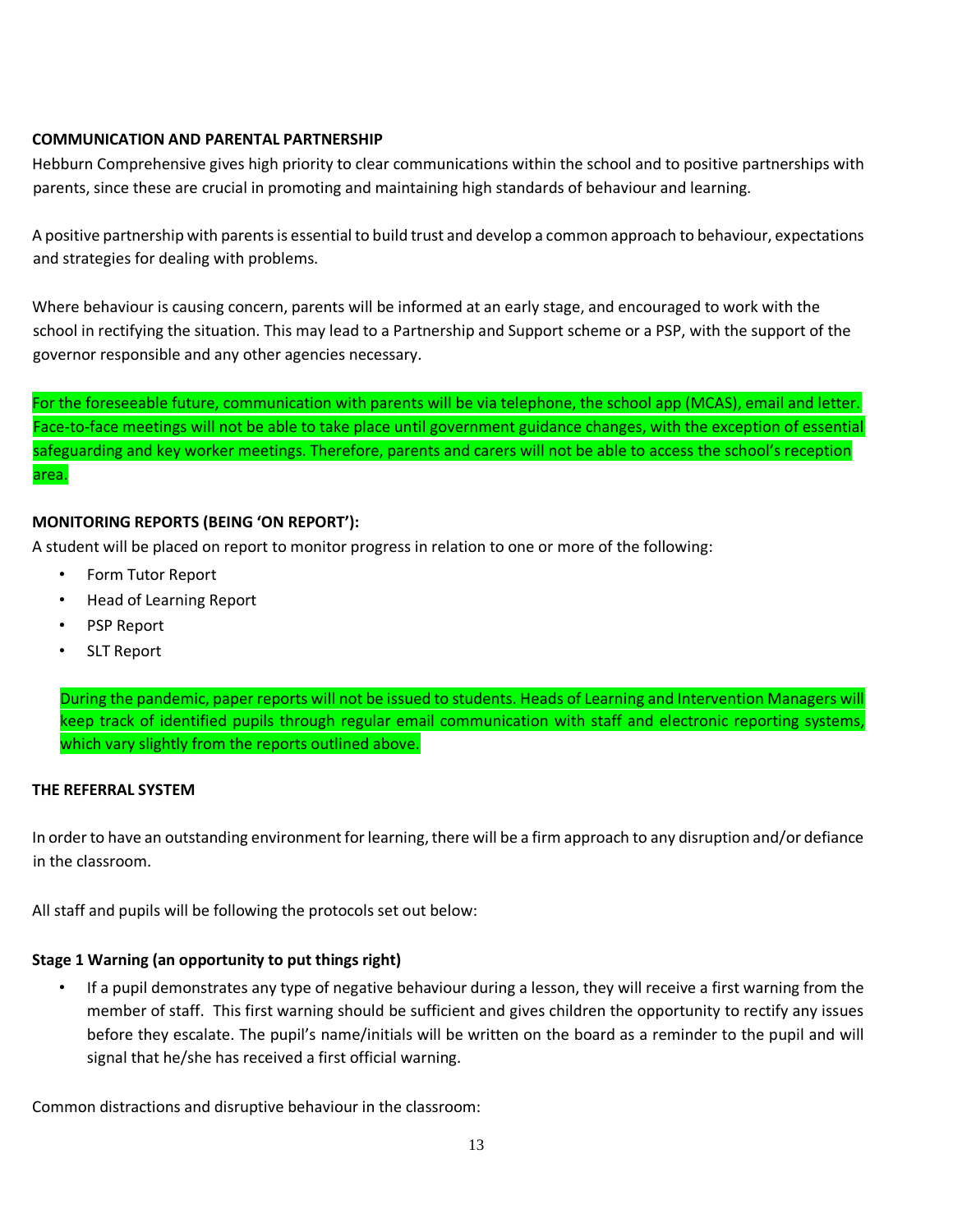- o Off-task talking (not related to the learning);
- o Distracting other pupils from learning;
- o Swinging on chair;
- o Turning around;
- o Talking across the classroom;
- o Talking/causing distractions when the teacher is talking/giving explanations;
- o Making silly noises;
- o Not following instructions;
- o Getting out of seat without permission;
- o Answering back;
- o Not moving seats when told.

(This list is not exhaustive.)

# **Stage 2 Warning** (member of staff issues sanction)

- If a pupil receives a second warning for continued poor behaviour, his/her initials will be written on the board and the class teacher will issue an appropriate sanction. All sanctions must be completed by pupils in the timescale stipulated and will escalate if they are not. [During the pandemic, staff should set extra work as a sanction, rather than issue detentions. This will help to ensure that pupils leave at their allocated time, thus avoiding the potential for pupils within different bubbles to cross paths. A new detention system will be launched, once new routines and systems are firmly embedded.]
- At stage 2, Pupils receive a -1 behaviour point. If pupils accumulate negative points, this will lead to further sanctions and will trigger a behaviour monitoring report. [Monitoring will be carried out electronically.]
- Member of staff records the incident in Bromcom.

# **Stage 3 Warning** (removal to BSR)

- If a pupil receives a third warning, they will be referred to the Behaviour Support Room (BSR). Being referred to the Behaviour Support Room supersedes Step 2, so that sanction will be removed. **[Pupils will not be sent to the** BSR. Instead, staff should ring 403 and ask for Corridor Support to collect the pupil from their room; the pupil will then be escorted to the BSR by a member of staff who will ensure that year groups bubbles are not crossed.]
- At stage 3, pupils will receive a -2 behaviour point (the first -1 point will be removed). Again, accumulation of negative behaviour points will lead to further sanctions and will trigger a behaviour monitoring report [Monitoring will be tracked electronically].
- Any serious issues will be dealt with at a higher level and may bypass the steps above.
- Member of staff records the incident in Bromcom.
	- **\*\*Pupils start each lesson with a clean slate\*\***

**Protocols for the Behaviour Support Room (BSR):**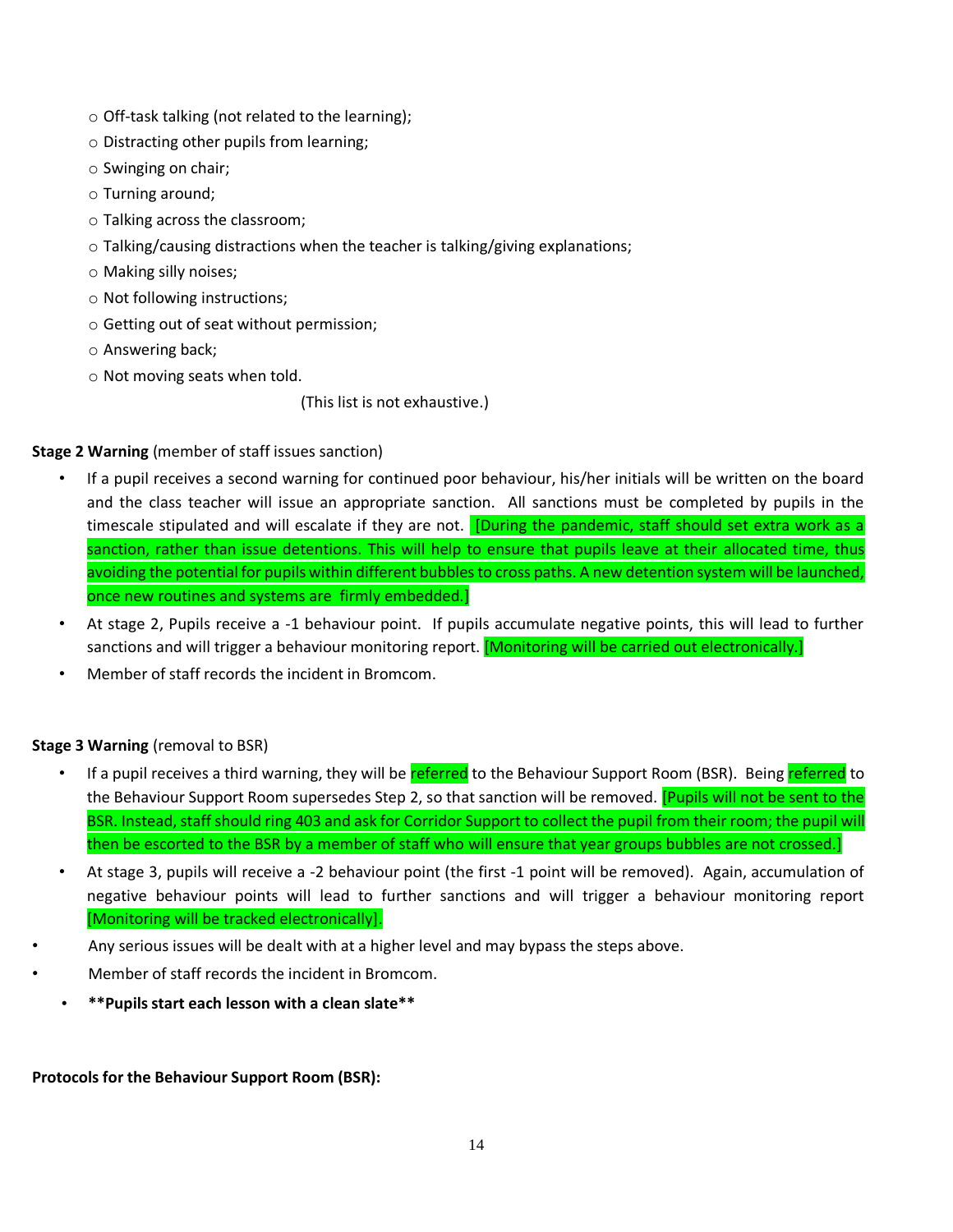- After a third warning, pupils will be escorted to the BSR and details will be shared with the member of staff on duty in there, allowing the correct booking in procedures to take place. Cards will not be completed and carried to the BSR at this time.
- Pupils will be placed at a safe distance of at least 2 meters apart and they must remain seated throughout the placement.
- If a pupil refuses to go to the BSR, they will receive a one-day fixed-term exclusion and will return to school via the BSR (full day). Following a fixed-term exclusion, parents/carers must a post-exclusion meeting in school. [During the pandemic, parental meetings will not take place, where possible; therefore a post-exclusion telephone call with a parent/carer may take place instead; pupils will not be allowed to return to normal lessons until this post-exclusion discussion has happened. There will be a separate discussion with the pupil and their HoL/HoK, or with a member of SLT, **before** they are permitted to return to school.]
- Following a fixed-term exclusion, pupils will return to school via the BSR (one day), including the finishing time of 3.05pm and a lunchtime placement in the BSR.
- If a pupil is referred to the BSR, they will remain in there for the equivalent of one full day (e.g. if a pupil is referred to the BSR during Period 3, they will remain in the BSR until the end of Period 3 the following day)
- Pupils in the BSR will remain in the BSR over the lunch period. If they require a packed lunch, it will be ordered by staff supervising and delivered to the BSR by a member of the kitchen staff.

#### **The protocols for monitoring behaviour in the BSR are as follows:**

- o **1 st warning** pupil's initials written on board (opportunity to rectify behaviour)
- o **2 nd warning** placement in BSR is extended by one period (this will include a lunchtime placement in the BSR or a 3.05pm finish, if the warning extends the placement from P.3 to P.4 or from P.6 to P.1.
- o **3 rd warning** placement in BSR is extended by an additional day, including an additional 3.05pm finish and lunchtime placement  $(12.00 - 1.30)$ .
- o **4 th warning** one-day fixed-term exclusion. If the incident is serious, the exclusion may be for longer than one day. Return to school will be via the BSR (one day), including a **3.05pm** finish and a lunchtime placement in the BSR.
- When pupils arrive at the BSR, they must hand over their mobile phone, which can be collected at 3.05pm. Mobile phones must be handed back in at the start of the following day. Refusal to hand over the mobile phone will result in a one-day fixed-term exclusion for defiance.
- In the BSR, pupils will complete work booklets. Pupils are expected to work in silence and must complete all work to the best of their ability. Failure to do so will result in an escalation of the warnings highlighted above.
- Whilst in the BSR, pupils are required to complete a behaviour reflection sheet and complete the BSR expectations sheet.

Before pupils return to lessons, they will have a socially distanced restorative conversation with the member of staff who made the referral and will complete an 'Evidence of Progress' sheet. The restorative conversation is a crucial part of the process and provides the opportunity to repair and rebuild relationships and allows children to reflect on their behaviour and discuss strategies for what they can do to improve it.

If your child is referred to the BSR, you will receive a text to inform you of this and the fact that they will finish at 3.05pm. You will also receive a call from the member of staff who made the BSR referral to discuss the reasons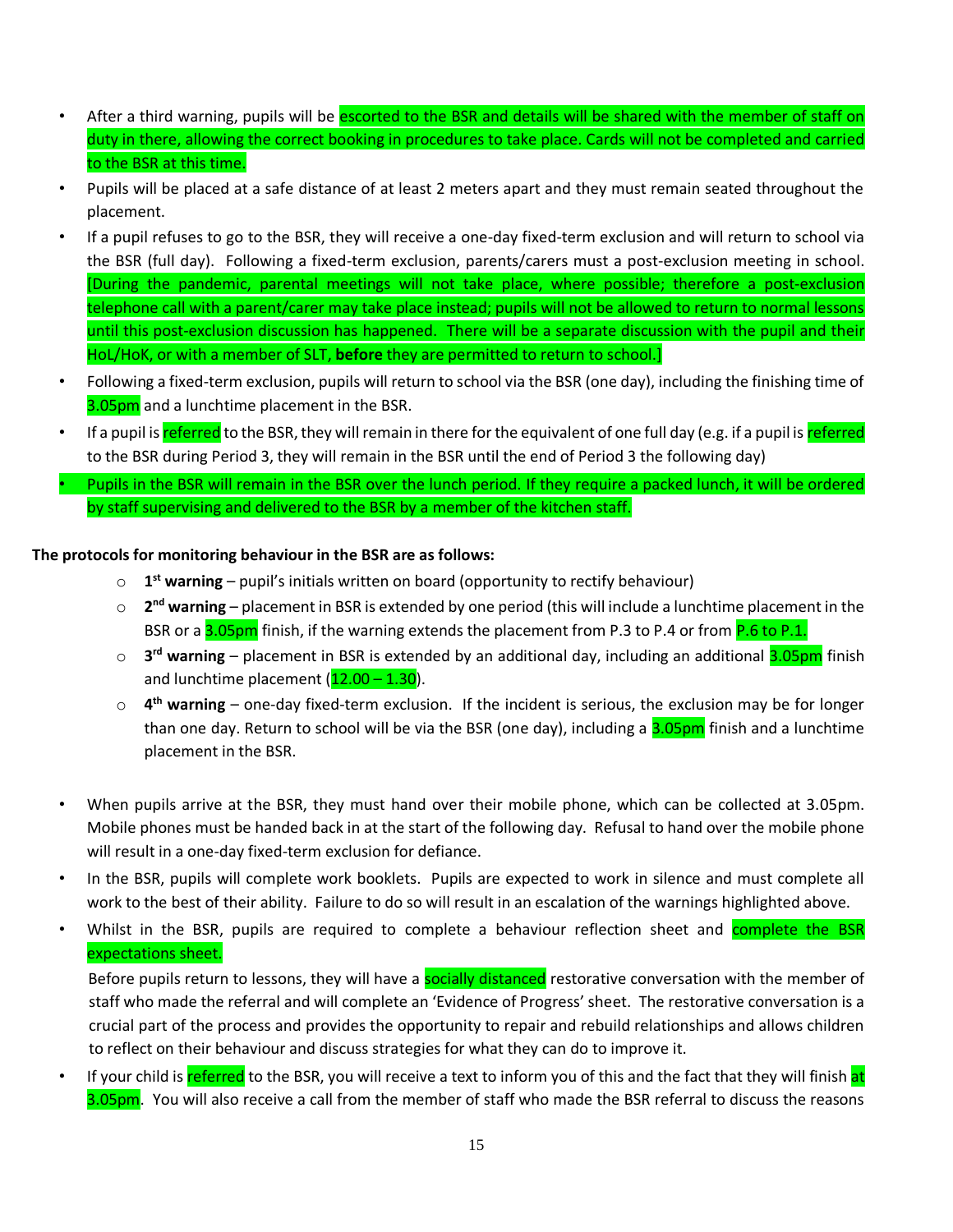for the referral and strategies for improvement. All staff will be following the parental contact flowchart in the Parents' section of the school website.

• Whilst completing a BSR placement, if a pupil is absent or signs out for a medical appointment, they must make up the equivalent time in the BSR, including a lunchtime placement or a  $3.05$ pm finish, if required.

# **GUIDANCE AND LEARNING CENTRES (SECLUSION) Aims:**

The Guidance and Learning Centres aim to help in the promotion of social inclusion and raising of standards of achievement at Hebburn Comprehensive School, by providing support in the removal of barriers related to:

- **Learning**
- **Behaviour**
- **Attendance**

# **USE OF THE AMBER ZONE/BSR**

# **PLEASE NOTE THAT BSR AND AMBER ZONE PLACEMENTS HAVE NOW BEEN COMBINED. PRE-ARRANGED PLACEMENTS CAN STILL BE BOOKED.**

The BSR is also used for subject referrals and longer placements, for up to 10 days. A placement enables a pupil to maintain attendance at school and continue with his/her studies whilst removed from mainstream classes for a period of time. It avoids breaks in the pupil's learning and promotes inclusion. Pre-arranged placements may be for a serious incident which will cause a stay of **one to five days**, or a subject referral, for up to 5 lessons, after other strategies have been used. All referrals are monitored and sanctioned by Mrs S Burdis, Assistant Head Teacher.

Pre- arranged referrals will follow the same protocols: this includes the four stages of warnings, remaining in the Amber Zone over the lunch period  $(12.00 - 1.30)$  and the finishing time of 3.05pm at the end of the day.

#### **USE OF THE PURPLE ZONE**

The branch of the Guidance and Learning Centre seeks to provide a safe, secure and healthy environment in which pupils can:

- Settle into school
- Improve attendance
- Feel supported
- Gain self-confidence
- Modify behaviour
- Value learning for themselves and others
- Develop personal and social skills
- Referrals for the Purple Zone are managed by Mrs Payne and Mrs Gray.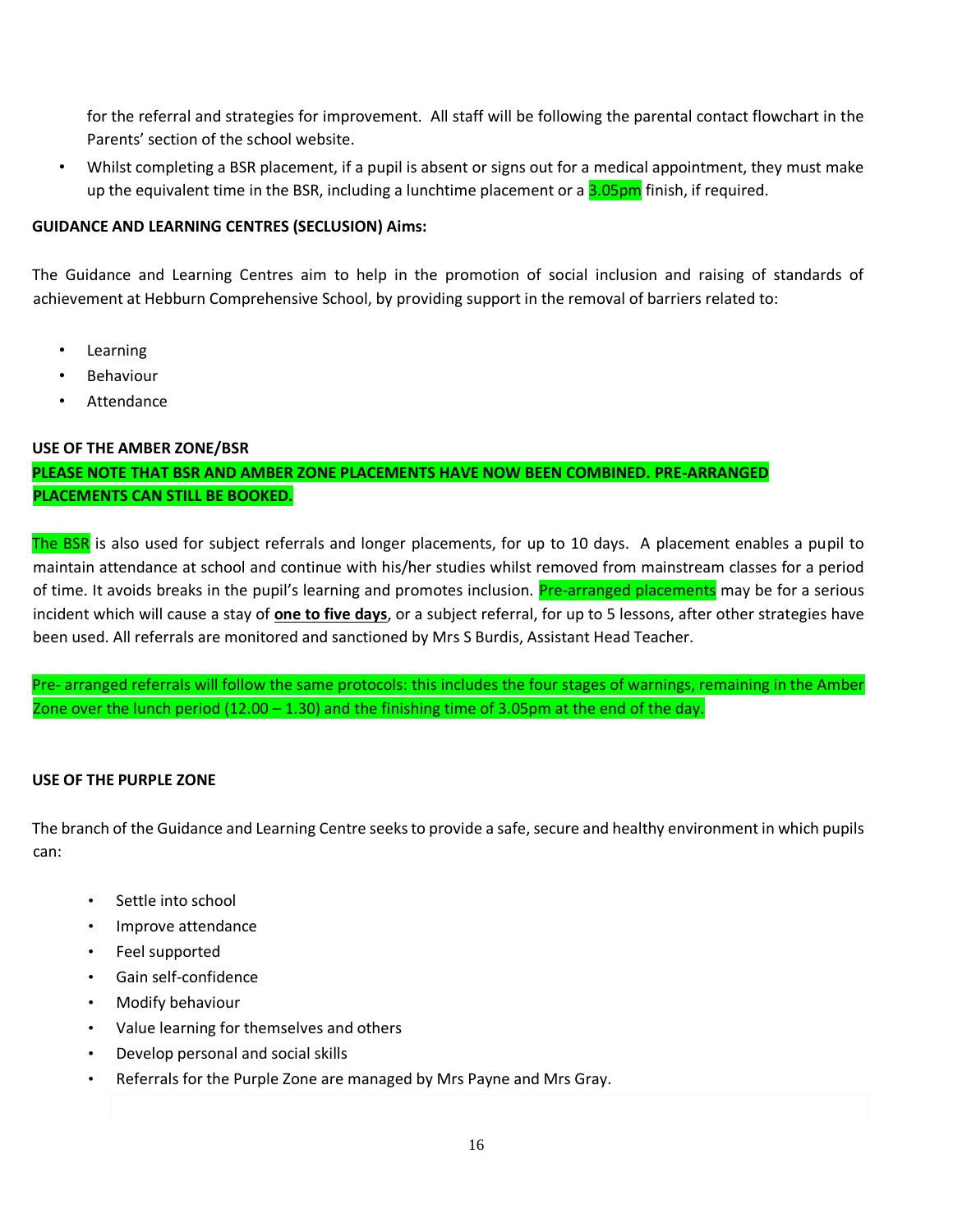#### PROTOCOL FOR RINGING PARENTS

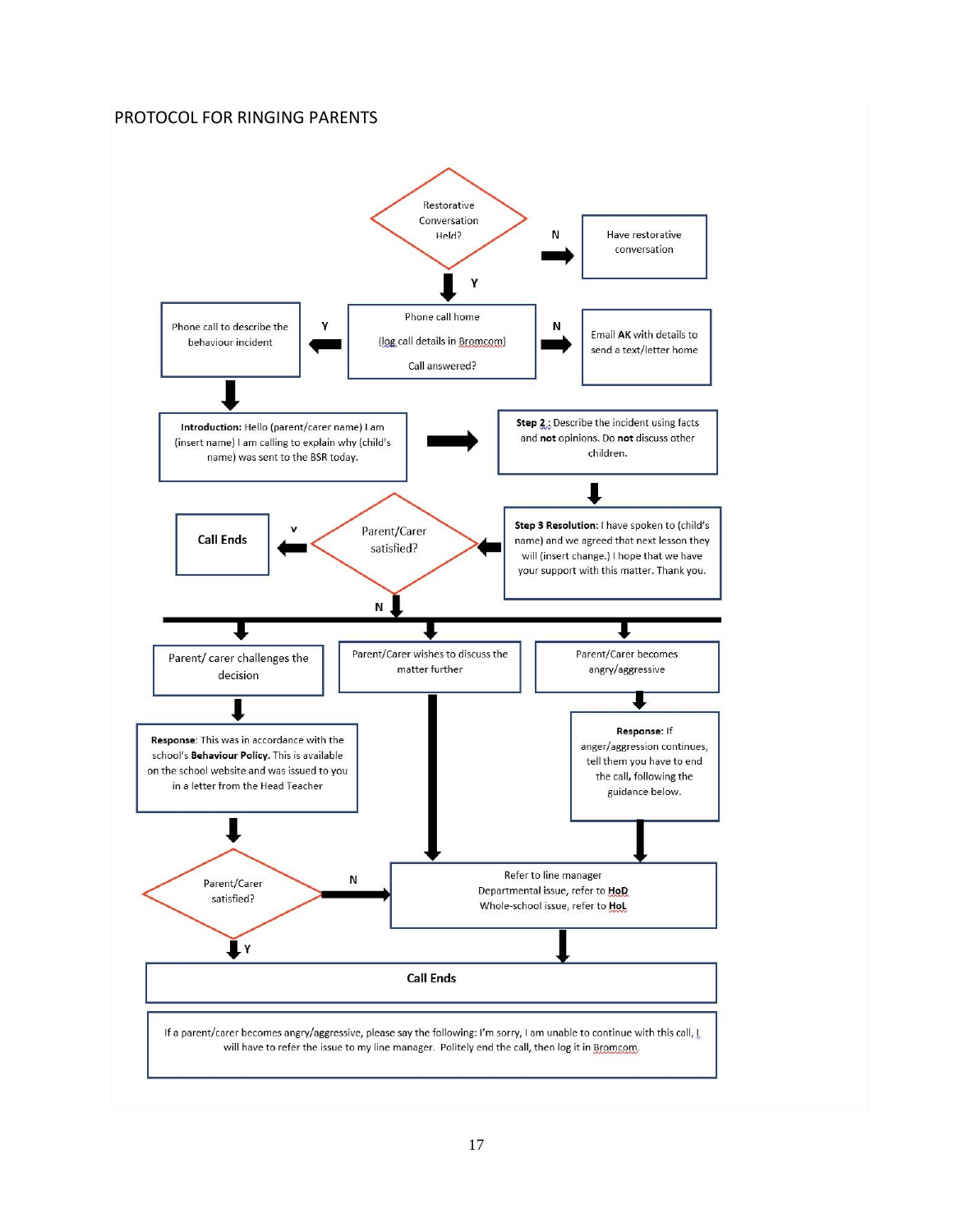#### **DEPARTMENTAL PROTOCOLS FOR ACCUMULATION OF NEGATIVE POINTS IN SUBJECT AREA**

- Where pupils accumulate more than 5 negative behaviour points, if action has not already been taken, the Head of Department should intervene and continue to monitor the situation, taking the appropriate action.
	- o HoD monitoring pupil spoken to
	- o Telephone discussion with parents/carer

o HoD lunchtime detention **Temporarily** suspended due to staggered lunch protocols and staff duty.] o HoD after-school detention for up to 45 mins [Temporarily suspended.]

#### **ACCUMULATION OF NEGATIVE BEHAVIOUR POINTS, REFERRALS AND EXCLUSIONS**

Where a pupil has accumulated a number of behaviour referrals, further action will be put in place to ensure that behaviour for learning is being monitored and remains good, with the following actions/strategies in place:

#### **BSR**

- If a pupil has repeat referrals to the BSR, the following protocols will be in place:
	- 5<sup>th</sup> referral = HoL to liaise with parent, <mark>over the telephone or by email</mark>. Heads of Learning should liaise with Heads of Department, as appropriate.
	- o Any further BSR referrals will result in senior leadership involvement.

#### **FIXED-TERM EXCLUSIONS**

- If a pupil reaches 3 fixed-term exclusions in a term, this will result in parental contact, by telephone or email, with the Head of Learning
- If a pupil reaches 5 fixed-term exclusions in a term, this will result in an SLT strategy meeting

# **15 negative behaviour points - Form Tutor Monitoring report (Green) 2 weeks**

**PLEASE NOTE THAT PAPER BASED REPORTS WILL NOT BE ISSUED DURING THE PANDEMIC. DAY TO DAY MONITORING WILL TAKE PLACE OVER EMAIL AND THROUGH INTERNAL CALLS.**

- Form Tutor monitoring report for 2 weeks. This may be extended subject to review by the form tutor
- Form tutor to ring home at the end of each week with a progress update
- Form tutor to monitor progress either at the start or end of the school day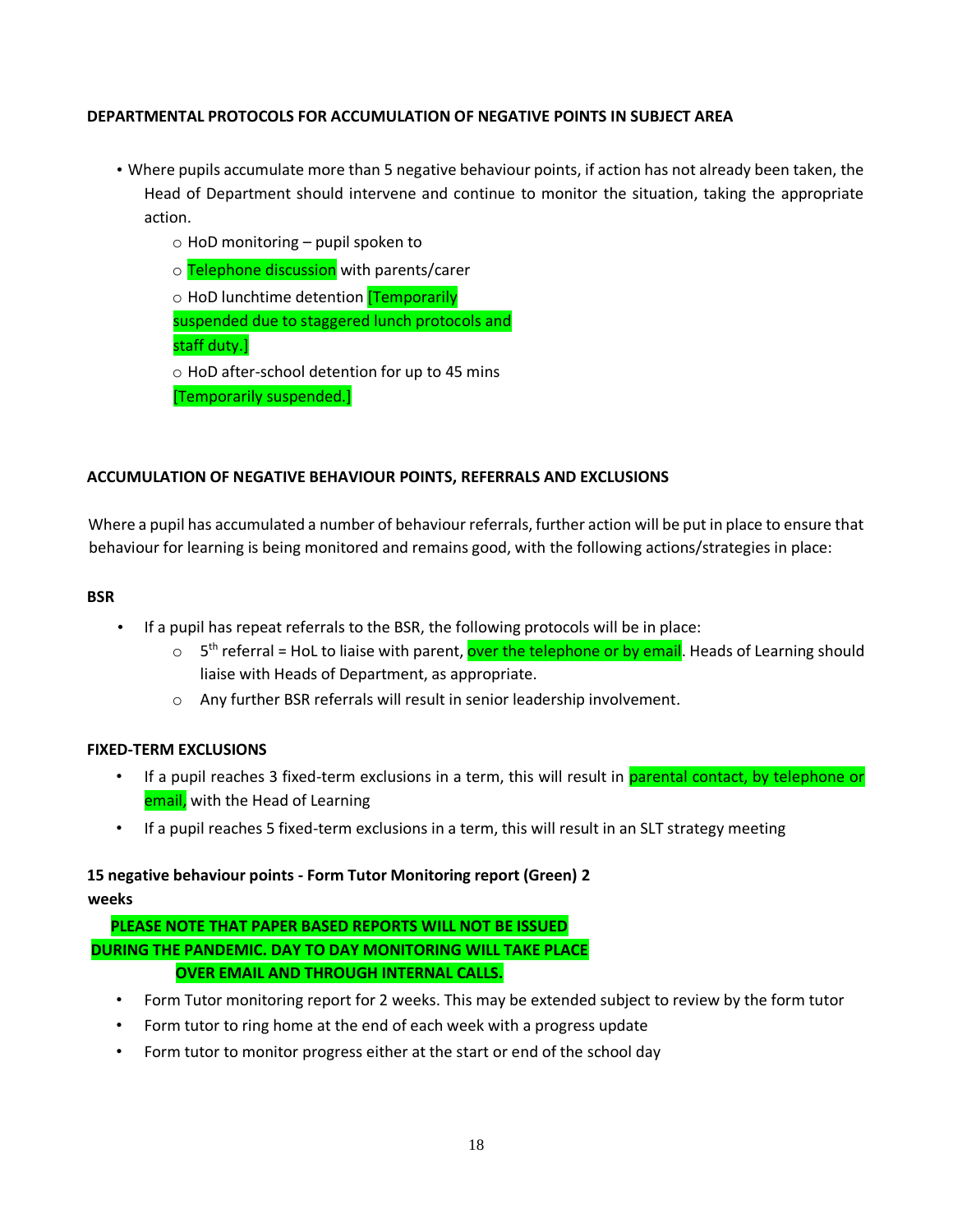# **25 negative behaviour points - Head of Learning Partnership and Support (Amber) 4 weeks**

- Parental **discussion** with Head of Learning to reflect on behaviour and strategies for improvement
- Head of Learning Partnership and Support report for 4 weeks (this may be extended, subject to review [Electronic monitoring to take place instead of a paper-based reporting system]by the Head of Learning).
- Whilst on report, the Head of Learning should use the following sanctions to address any poor behaviour: o Lunchtime detention [Temporarily

suspended]

o After-school detention for up to 45 minutes

[Temporarily suspended]

 $\circ$  BSR referral for up to 3 days

# **40 negative behaviour points - PSP Report (Red) 8 weeks**

- 1-day **BSR** placement + 4pm finish
- Parental **discussion** with HoL/SLT
- PSP report for up to 8 weeks. PSP report monitored by Head of Learning •
- If PSP is not working, Managed Move 1

If a pupil reaches 40 negative referral points and the PSP report is not improving behaviour, the following will be put in place:

- PARE discussion (pupil at risk of exclusion) with HoL or SLT
- 6-week Behaviour for Learning contract is signed by pupil and parent + 6-week SLT monitoring process, reviewed at the end of each week and discussed with parents.
- If the report is not working, Managed move 2

\*Following an unsuccessful Managed Move, pupils will complete a placement for up to 6 weeks in the Purple Zone.

If the negative behaviour persists, the following will be put in place:

- Final behaviour contract and Head Teacher **monitoring** for up to 4 weeks, monitored at the end of each week
- Alternative provision
- If all strategies have been exhausted, the Head Teacher will consider permanent exclusion for persistent disruptive behaviour and will present this to the Governing Body at a disciplinary hearing.

Pupil thresholds will reset at the start of each term, but the log of the incidents will still be kept as a record.

Please note the following:

• If a pupil has reached 15 negative behaviour points, they will go back to being monitored by their Form Tutor after receiving 5 negative behaviour points in the new term.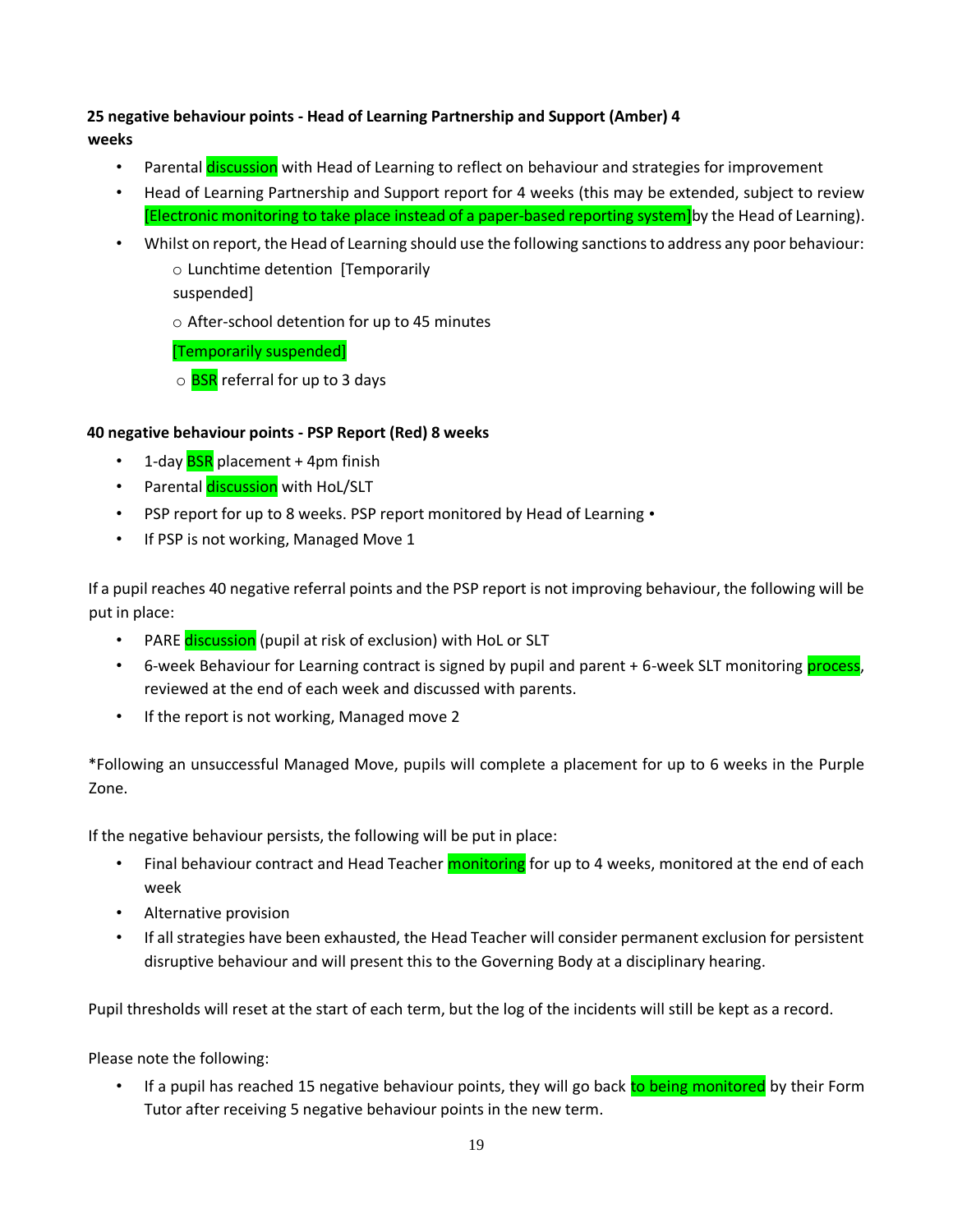- If a pupil has reached 25 negative behaviour points, they will move straight to Head Learning monitoring after receiving 5 negative behaviour points in the new term.
- If a pupil has reached 40 negative behaviour points, they will move straight back to PSP monitoring process, after receiving 5 negative behaviour points in the new term.

#### **DETENTIONS**

If a pupil receives a detention from a member of staff, they must complete this at the specified time. [Detentions will not be issued, until the pupils have had a chance to adapt to the new routines and systems. An alternative sanction will be put in place, where necessary. For example, a pupil may be given work to complete at home, or perhaps extra work will be set, in place of the detention. A new detention system will be launched in due course.]

# **PUNCTUALITY AND ARRIVAL AT SCHOOL OR LESSONS**

- Pupils should arrive at school no more than 5 minutes before their year group entry time and make their way to their designated entry point.
- Pupils must not mix with other year-group bubbles.
- Pupils should not go to any other entry or exit points, so bubbles are kept separate.
- While KS3 pupils are static throughout the day, so punctuality to lessons should not be an issue, KS4 pupils are expected to move swiftly and sensibly to lessons as directed.
- Where Year 11 pupils have to use 'holding bays', the highest standards of behaviour are expected at all times.
- While pupils are expected to arrive on time, reasonable adjustments will be made, for students who need to travel to school using public transport.
- Where public transport is used to get to school, the safer travel guidance for passengers will apply, including the wearing of a face mask: masks worn on public transport must be disposed of in a bin at the entry point into school or placed in a sealable plastic bag that must be put away (a sandwich bag would be best). Pupils must not wear the mask in school they have worn on public transport.

#### **LUNCHTIME**

- If a pupil demonstrates poor behaviour over the lunch period, they will receive a BSR lunch placement for up to 5 lunchtime sessions
- If the incident is serious, this may result in placement in a full placement in the BSR or potential exclusion.

# **BEHAVIOUR IN CORRIDORS AND AROUND THE SCHOOL SITE**

Incidents around the school site should be recorded in Bromcom.

5 incidents recorded in Bromcom = Head of Learning referral + action

10 incidents recorded in Bromcom = SLT referral + action

15 incidents recorded in Bromcom = BSR placement for up to 5 days with 4pm finish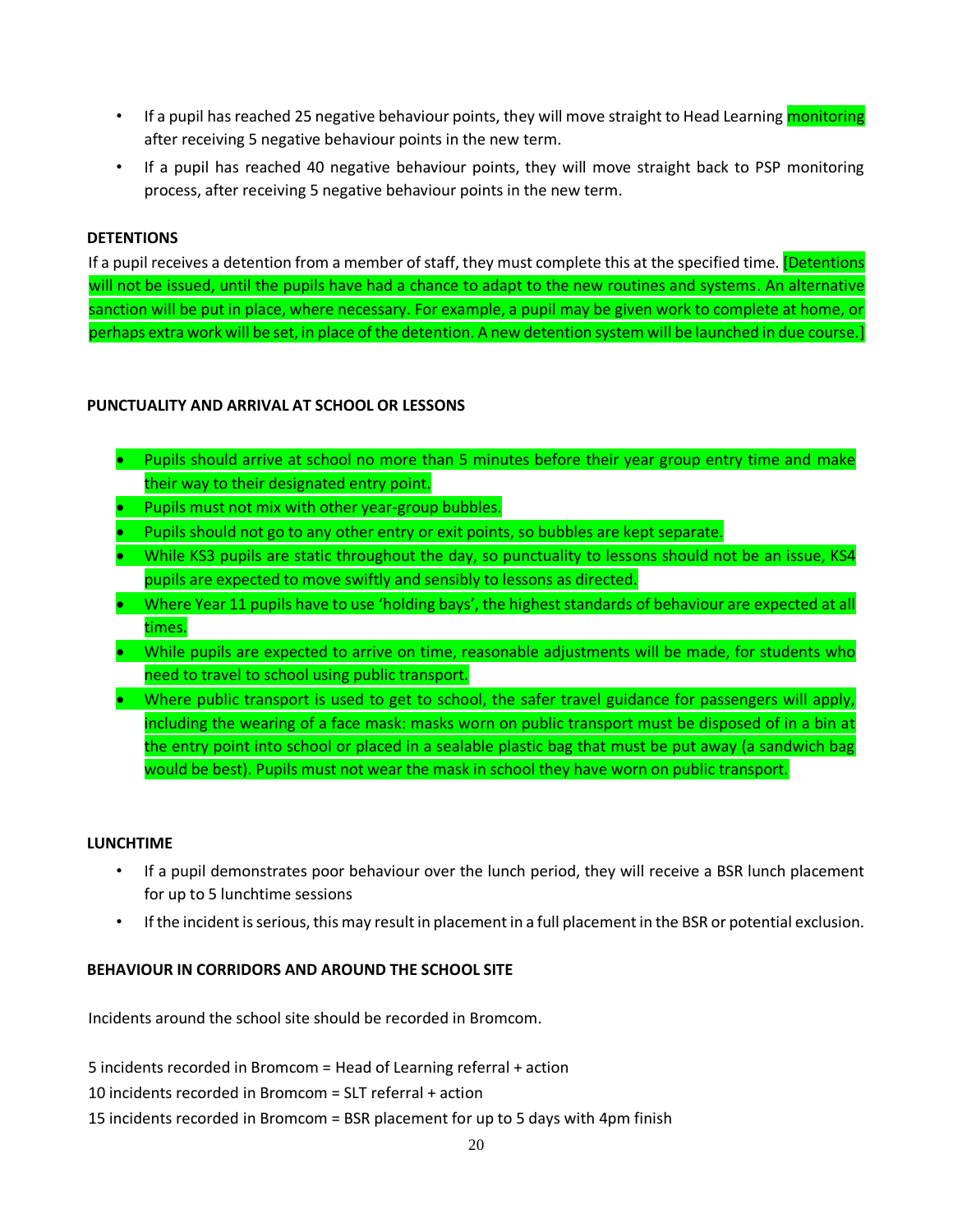\*\*Totals for corridor incidents will be separate from classroom incidents\*\*

#### **EXAM HALL**

- For internal examinations, any issues in the exam hall should be referred to the Head of Learning.
- Any issues in external examinations should be referred to the member of the SLT with responsibility for examinations (DC).

# **USE OF SANCTIONS**

- It must be clear why a sanction has been applied.
- Sanctions must be applied consistently across the school.
- The sanction must be proportionate to the incident.
- It must be made clear what changes in behaviour are expected to avoid a similar situation arising in the future.
- Serious incidents must be investigated thoroughly before a sanction is applied. This means that a sanction may not be able to be applied immediately. Pupils may need to be placed away from other pupils until the incident is fully investigated.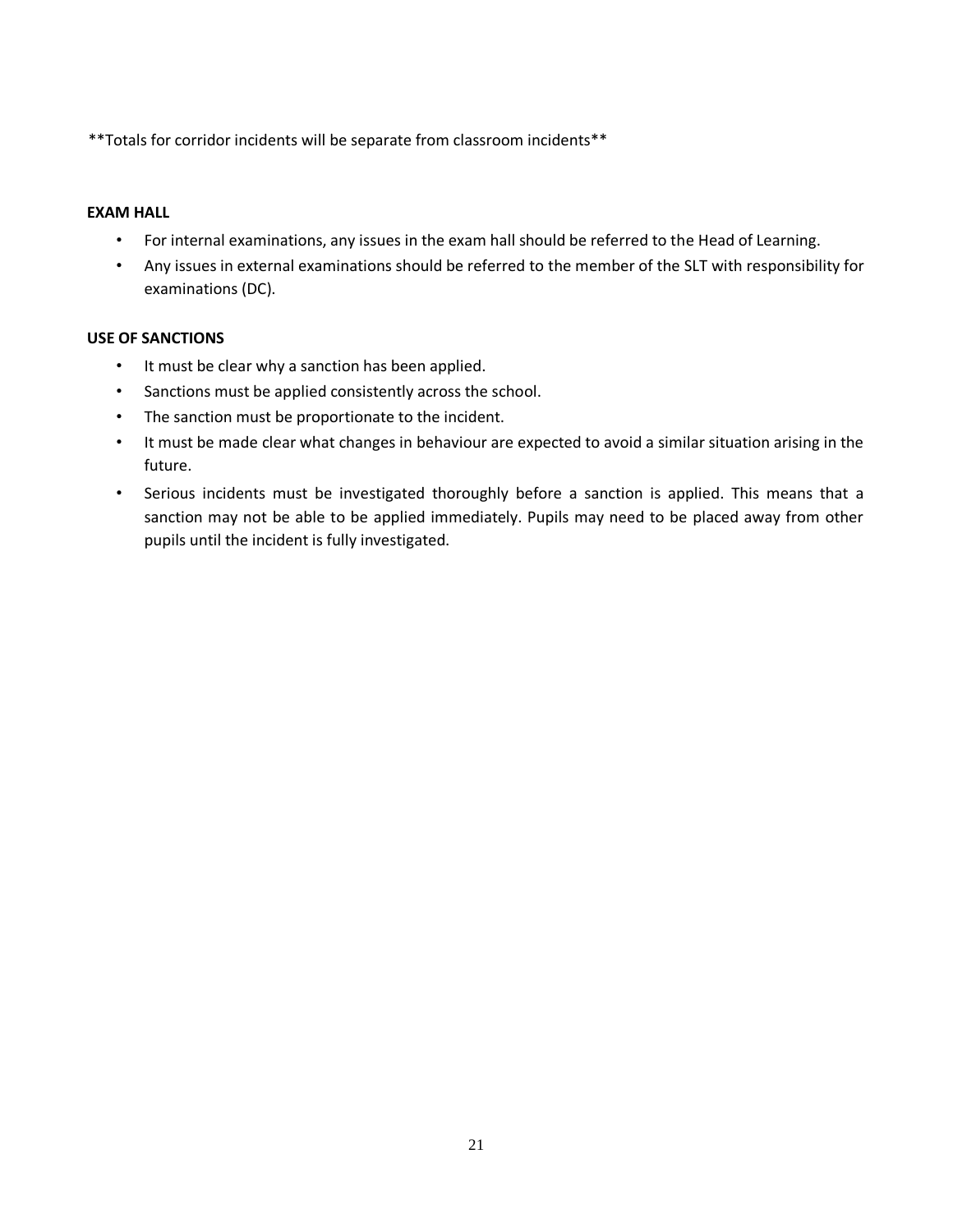# **ON CALL**

On Call should be used for incidents of serious disruption, which cannot be resolved within the department, or where there is a risk of harm to a pupil or member of staff.

Protocols:

- If a member of staff needs to have a student removed from their lesson or they have been referred to the BSR, they should ring the main office (ext. 403 in the first instance). The member of staff on call for that period will be contacted and will escort the pupil to the BSR.
- If a pupil refuses to go the BSR, this will result in a fixed-term exclusion. In this case, a student will complete the BSR placement, on return from exclusion and before returning to class.

#### **APPLYING SANCTIONS**

The Head Teacher will take account of the following principles in determining and implementing sanctions within the Behaviour Policy:

- none of the school's sanctions must be degrading or humiliating;
- all rewards and sanctions must be applied fairly and consistently: for example, it is not appropriate to issue a whole-class sanction for the misbehaviour of a few;

The Education Acts of 2006 and 2011 and the Education and Inspections Act 2006 gives all schools the 'Power to Discipline'. Teachers have a statutory authority to discipline students whose behaviour is unacceptable, who break the school rules or who fail to follow a reasonable instruction (Section 91 of the Education and Inspections Act 2006). Only the Head Teacher has the power to exclude a pupil.

- The power also applies to all paid staff with responsibility for students, such as teaching assistants, cover supervisors, learning mentors, lunchtime supervisors and admin staff.
- Teachers can discipline students at any time the student is in school or elsewhere under the charge of a teacher, including on school visits.
- Teachers have a specific legal power to impose detention outside school hours.
- Teachers have the authority to confiscate students' property, although hygiene protocols must be adhered to, while in contact with the property of someone else.

When imposing a sanction, the following should be taken into consideration:

whether the sanction is reasonable and proportionate to the circumstances;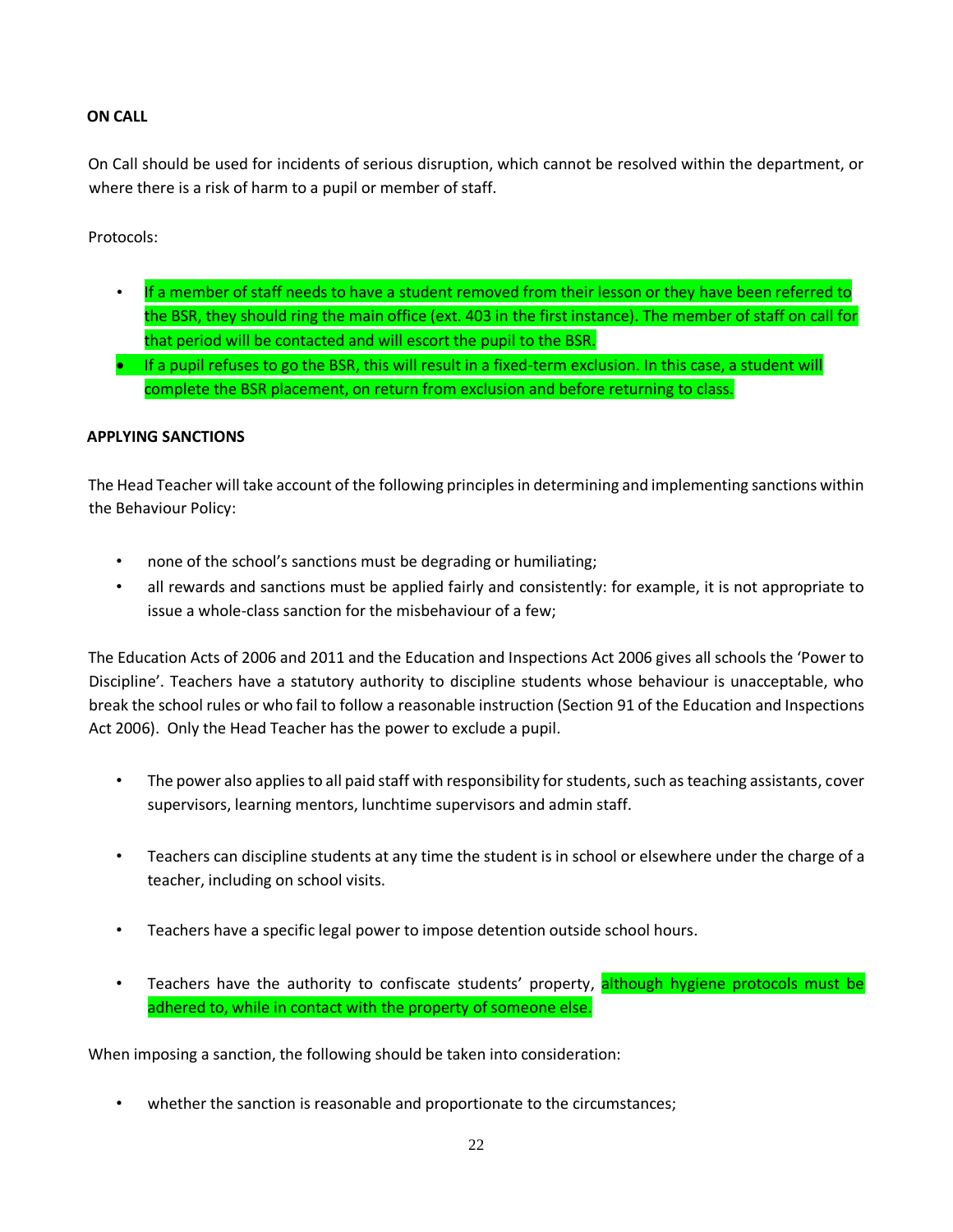- Whether there are any safeguarding concerns;
- Whether there are any special circumstances which are known to the person imposing the sanction, including;
	- a. the student's age;
	- b. any Special Educational Needs or Disability;
	- c. any religious requirement.

The Governing Body of the School has agreed that the following sanctions may be used:

- Removal from the group/class or particular lesson on a short-term basis
- **Detention** [not intially]
- Withdrawal of privileges, including withholding participation in educational visits or sports events which are not essential to the curriculum
- Completion of work or extra work
- Carrying out a useful task in the school, such as litter picking
- Internal Exclusion
- Fixed-Term Exclusion
- Permanent Exclusion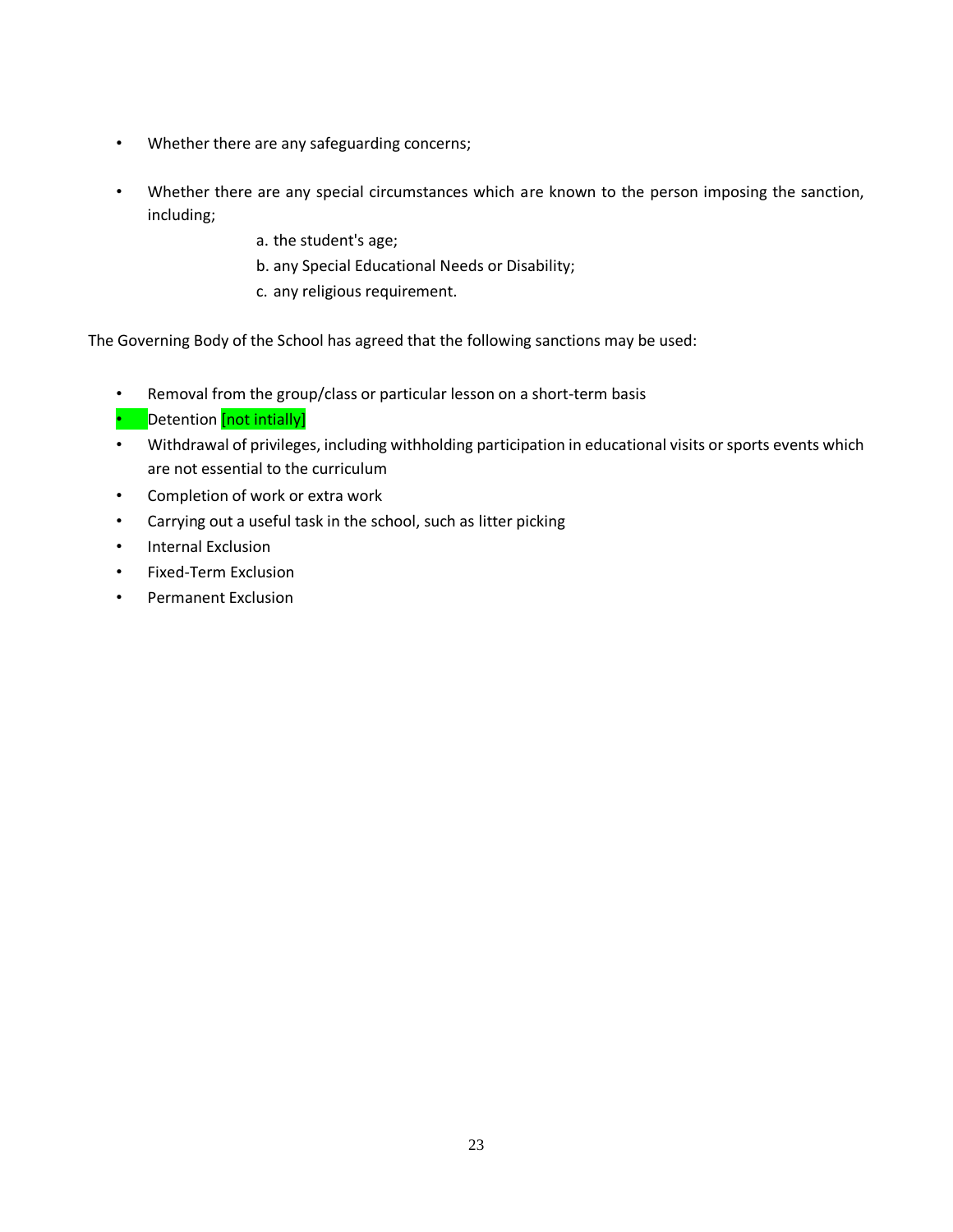#### **EXCLUSIONS**

Good discipline in schools is essential in ensuring that all pupils can benefit from the opportunities provided by education. The government supports Head Teachers in using exclusion as a sanction where it is warranted. (DFE 'Exclusion from maintained school, Academies and pupil referral units in England 2017').

We pride ourselves on being an inclusive school; however, it may be necessary to exclude a child from attendance at school if they are in repeated breach of the school's behaviour policy or for a one-off incident that is serious in nature. This is known as a 'fixed-term exclusion', with parents receiving a phone call and a letter explaining the reason(s) for the exclusion. This is not a decision that the school takes lightly and requires a meeting with parents/carers following the exclusion and may result in an individual Pastoral Support Programme (PSP) being put in place.

Cases of extreme or dangerous behaviour or persistent failure to follow the expectations set out in our Behaviour for Learning Policy may result in permanent exclusion. As a school, we aim to safeguard against this, but any behaviour that endangers the safety of anyone in our school community or hinders the life chances of other children will not be tolerated.

Only the Head Teacher in a school has the legal powers to exclude a child from education; however, the information about the exclusion may be communicated, via a phone call, to parents by a member of staff nominated by the Head Teacher. All letters about an exclusion will be sent by the Head Teacher.

#### **FIXED-TERM EXCLUSION**

There are occasions when pupils, in order that their ultimate inclusion may be assured, are temporarily excluded from mainstream provision. This is known as a 'fixed-term exclusion', with parents/carers receiving a phone call home and a letter explaining the reason(s) for the exclusion. The maximum period for a one-off fixed-term exclusion is 15 days. The length of any fixed-term exclusion is at the Head Teacher's discretion. The length of exclusions may increase, over time, to reflect the continuing failure of a pupil to adhere to the school's expectations of behaviour. The Head Teacher has full authority to vary the length of exclusions and may extend an exclusion if further evidence comes to light after the initial decision has been made.

If a student reaches 45 days' exclusion in one term, this evidence will go the pupil disciplinary committee of the school's governing body for consideration for permanent exclusion from the school. Please note that that the Head Teacher reserves the right to permanently exclude a pupil for persistent disruption and defiance even if they have not reached the maximum exclusion threshold for the term (45 days). A pupil can be permanently excluded for persistent, serious breaches of the school's behaviour policy or for a one-off serious breach of the behaviour policy that puts the health and safety of others at risk.

#### **REASONS FOR FIXED-TERM EXCLUSIONS**

- Continued refusal to go to the BSR;
- Continued refusal to go to the Amber Zone;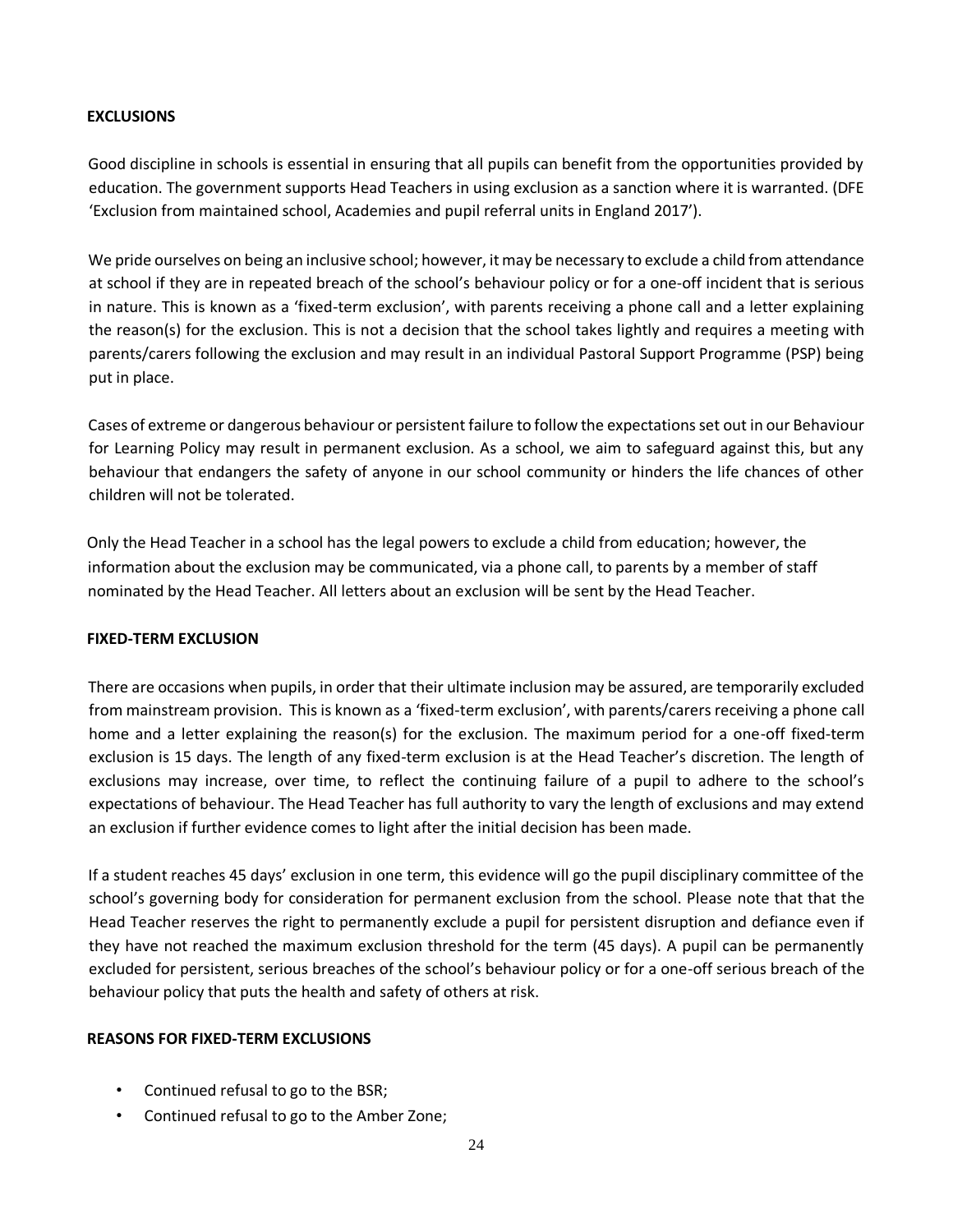- Poor behaviour in the BSR or Amber Zone;
- Failure to comply with a reasonable request from the Head Teacher;
- Serious defiance;
- Persistent or serious breaches of the behaviour for learning policy;
- Serious verbal abuse to a member of staff, other adults or pupils;
- Possession of alcohol, including so-called 'legal highs';
- Persistent and/or wilful damage to school property;
- Theft (minor)

#### **PERMANENT EXCLUSION**

The decision to exclude permanently a pupil will be taken in response to:

- A serious breach or persistent breaches of the school's behaviour policy;
- Where allowing the student to remain in school would seriously harm the education or welfare of others in school.

#### **REASONS FOR PERMANENT EXCLUSIONS**

After a thorough investigation, the Head Teacher may consider permanent exclusion for the following:

- Being in possession of an offensive weapon in school or on a school visit, i.e. knife, knuckle duster or other weapons;
- Supplying illegal drugs, including so-called 'legal highs';
- Possession of an illegal drug with intent to supply;
- Serious physical assault against a pupil or member of staff;
- Making malicious or serious false allegations against a member of staff;
- Placing staff, pupils and members of the public at risk of serious harm;
- Persistent or serious bullying;
- Sexual misconduct;
- Persistent defiance and disruption;
- Level 4 fighting/assault;
- Other serious breaches of the school rules that would seriously harm the education of others in school.

The above list is not exhaustive, and is meant to be illustrative, rather than prescriptive.

#### **Please note the following:**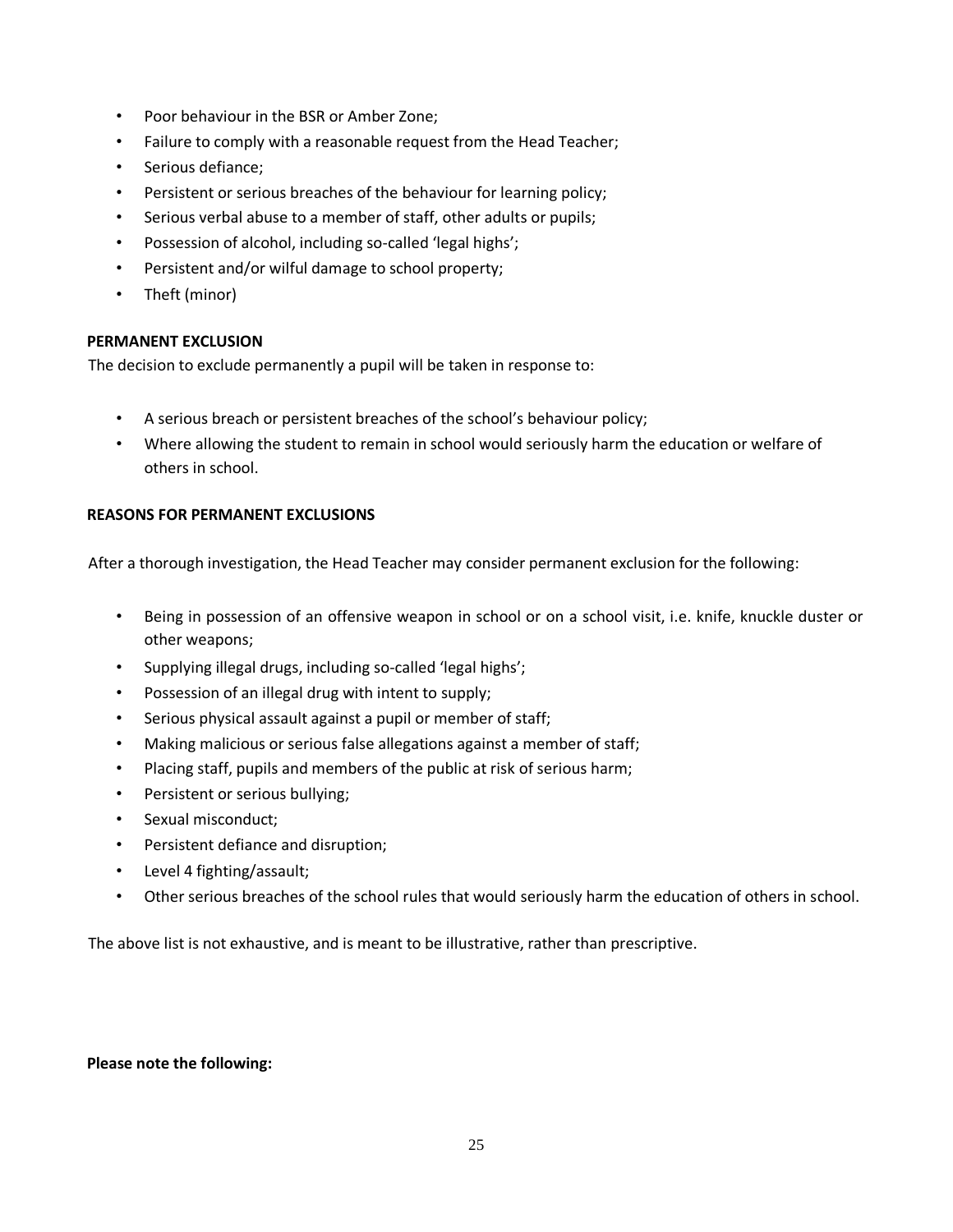**If a child brings anything illegal into school (this includes offensive weapons), we will contact the police, who may start a criminal investigation that could lead to a police caution or prosecution.** 

#### **RETURN FROM EXCLUSION MEETING**

# IN MOST CASES, A TELEPHONE CALL WILL TAKE PLACE WITH PARENTS/CARERS. THIS DISCUSSION MUST TAKE PLACE PRIOR TO THE PUPIL RETURING TO SCHOOL. MEETINGS CAN BE HELD, BUT ONLY WHEN DEEMED TO BE ESSENTIAL.

The purpose of the return from exclusion interview is to discuss how best your son's/daughter's return to school can be managed. Failure to attend a return from exclusion meeting will be a factor taken into account by a magistrates' court if, on future application, they consider whether to impose a parenting order.

#### **REASONABLE ADJUSTMENTS**

The school aims to ensure that students with disabilities are not treated less favourably than other students and will endeavour to ensure that no exclusion of a student with SEND has been caused directly or indirectly by the student's disability or special educational need. Any exclusion of a student with a disability will be closely monitored. The school has the legal responsibility to make reasonable adjustments in such cases.

#### **MOBILE PHONE/ELECTRONIC DEVICES POLICY**

- Mobiles phones or electronic devices should not be taken out at any point during the school day, including lesson changeover, lunchtime and exiting the school building at the end of the day, **unless permission has been given by a member of staff.**
- If a pupil has a mobile phone out without permission, it will be confiscated and returned at 2.45pm, via the school office. If the issue is repeated, parents/carers will be asked to collect the phone from the school office. **[Pupils must ask their from tutor or academic tutor to collect the phone from the main office at the end of the day. Pupils must not wander around the school freely, as staggered exits will mean that different year groups are on the move at different times. Form/Academic tutors should then ensure that the pupil is escorted to their designated exit point.]**
- If a pupil refuses to hand over their phone or electronic device, a sanction will be put in place. Staff do not have time to deal with defiant behaviour of this nature. If any pupil is in persistent breach of school policy, parents/carers will be contacted by telephone, and pupils will be asked to keep their phone/electronic device at home or arrangements will be made for the pupil to hand their mobile phone to a member of staff each morning, returning at **2.45pm** to collect it.
- **Please note that any communication between home and school should be done via the school. Parents are asked not to text or call pupils on their personal devices during the school day. If a pupil answers a text or a phone call during the day without having permission, they will have breached the mobile devices policy and sanctions may apply.**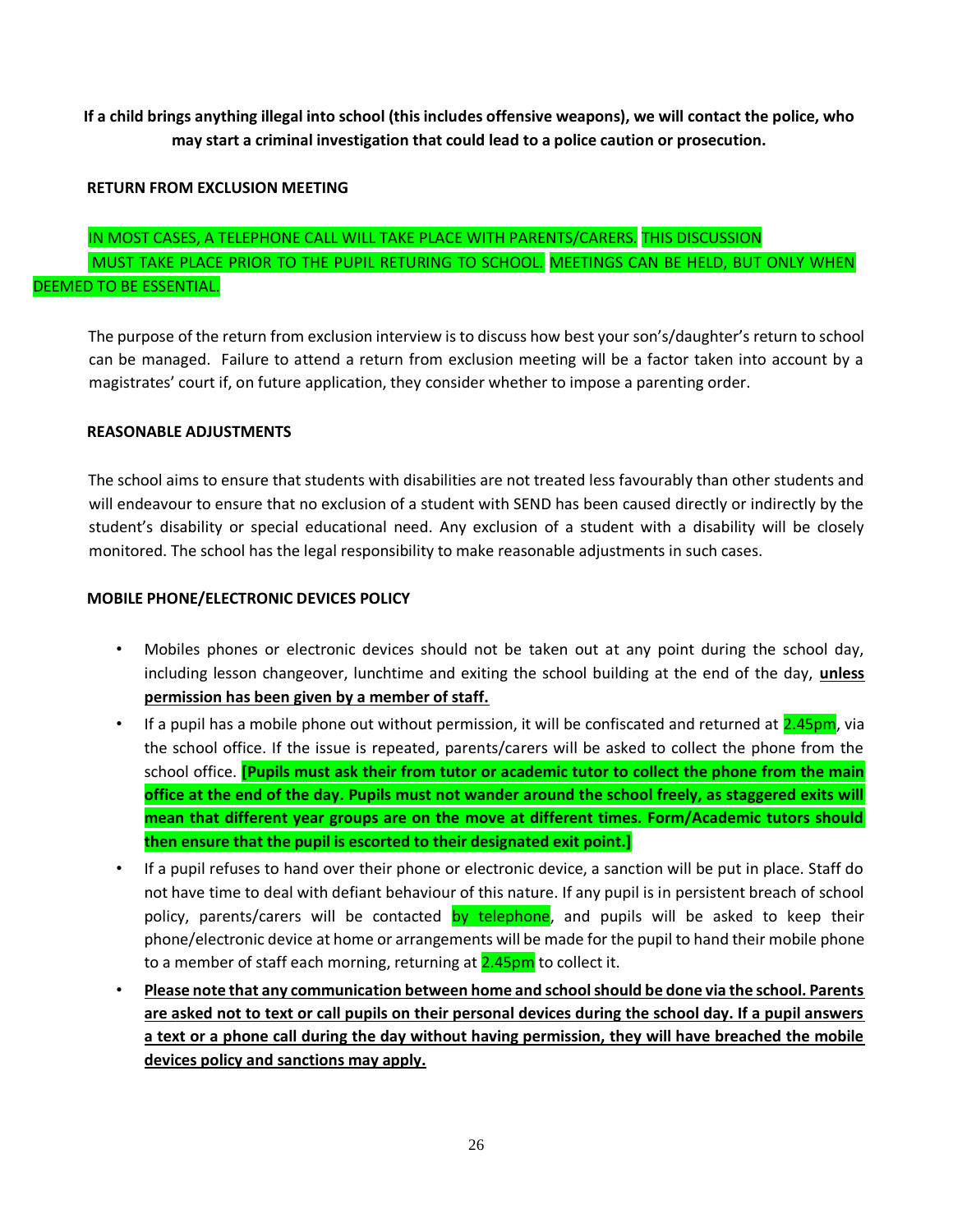#### **OFFENSIVE WEAPONS AND DRUGS**

- There is no place for offensive weapons or drugs in school.
- There will be extremely serious consequences for any pupil who brings drugs or offensive weapons into school.
- The health and safety of all members of the school community are of paramount importance and anything compromising them **will not** be tolerated.

#### **SEARCHING, SCREENING AND CONFISCATION**

• Head Teachers, and staff authorised by the Head Teacher, have statutory (legal) powers to search pupils or their possessions, without consent, where they have reasonable grounds for suspecting that the pupil may have a prohibited item, as set out in Section 91 of the Education and Inspections Act 2006 .

#### **Prohibited items are:**

- $+$  knives or weapons;
- alcohol;
- $+$  illegal drugs;
- $+$  stolen items;
- $\div$  tobacco and cigarette papers;
- + fireworks;
- pornographic images;
- $\div$  any article that the member of staff reasonably suspects has been, or is likely to be, used to commit an offence, or to cause personal injury to, or damage to the property of, any person (including the pupil).

#### **CONFISCATION**

- The school can seize any prohibited item as a result of a search.
- Staff should give the confiscated item to the relevant member of staff. The following details should be logged:
	- o Name of pupil
	- o Item confiscated
	- o Time and date
- Any item which is considered to be illegal will be given to the police.
- Items that are not illegal will need to be collected by parents, except where the school has disposed of the item(s), i.e. cigarettes, alcohol and lighters. Pupils will not be allowed to collect confiscated items themselves.

#### **GUIDANCE FOR STAFF**

School staff can search a pupil for any item if the pupil agrees. **Only Head Teachers and staff authorised by the Head Teacher** have a statutory power to search pupils or their possessions **without consent**, where they have reasonable grounds for suspecting that the pupil may have a prohibited item. The authorised staff in school are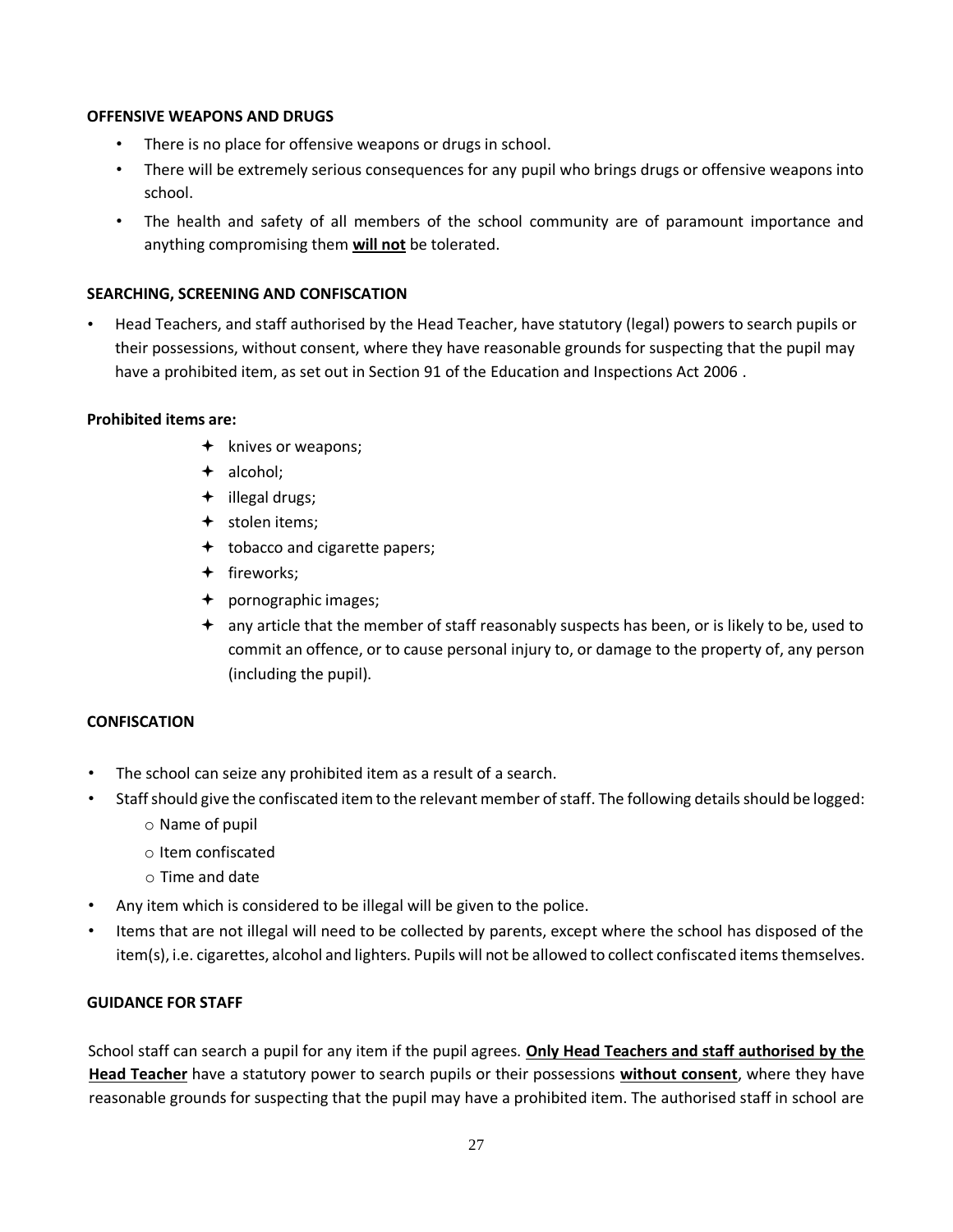members of the senior leadership team. Any searches must be done with another member of staff present and gloves must be worn in the current climate.

During a search, pupils will be asked to empty bags and all pockets and may be asked to remove their socks and shoes to check that nothing potentially dangerous or illegal is being concealed. We will check blazers, including the lining.

#### **USING REASONABLE FORCE**

When can reasonable force be used?

Reasonable force can be used to prevent pupils from hurting themselves or others, from damaging property, or from causing disorder. In a school, reasonable force is used for two main purposes: to control pupils or to restrain them.

The decision on whether or not to physically intervene is down to the professional judgement of the staff concerned and should always depend on the individual circumstances (Section 93, Education and Inspections Act 2006).

The following list is not exhaustive but provides some examples of situations where reasonable force can and cannot be used.

# **The senior leadership team** can use reasonable force to:

- remove disruptive children from the classroom where they have refused to follow an instruction to do so;
- prevent a pupil behaving in a way that disrupts a school event or a school trip or visit;
- prevent a pupil from attacking a member of staff or another pupil, or to stop a fight; and
- to restrain a pupil at risk of harming themselves.

# **Please note the following:**

- Reasonable force cannot be used as a punishment.
- Reasonable force will only be used **as a last resort.**
- All members of the senior leadership team have received positive handling training

#### **ELECTIVE HOME EDUCATION**

Parents are advised to discuss Elective Home Education with Mrs Payne, Assistant Head Teacher, before making the decision to remove their child from the school roll.

Procedures for educating your child at home: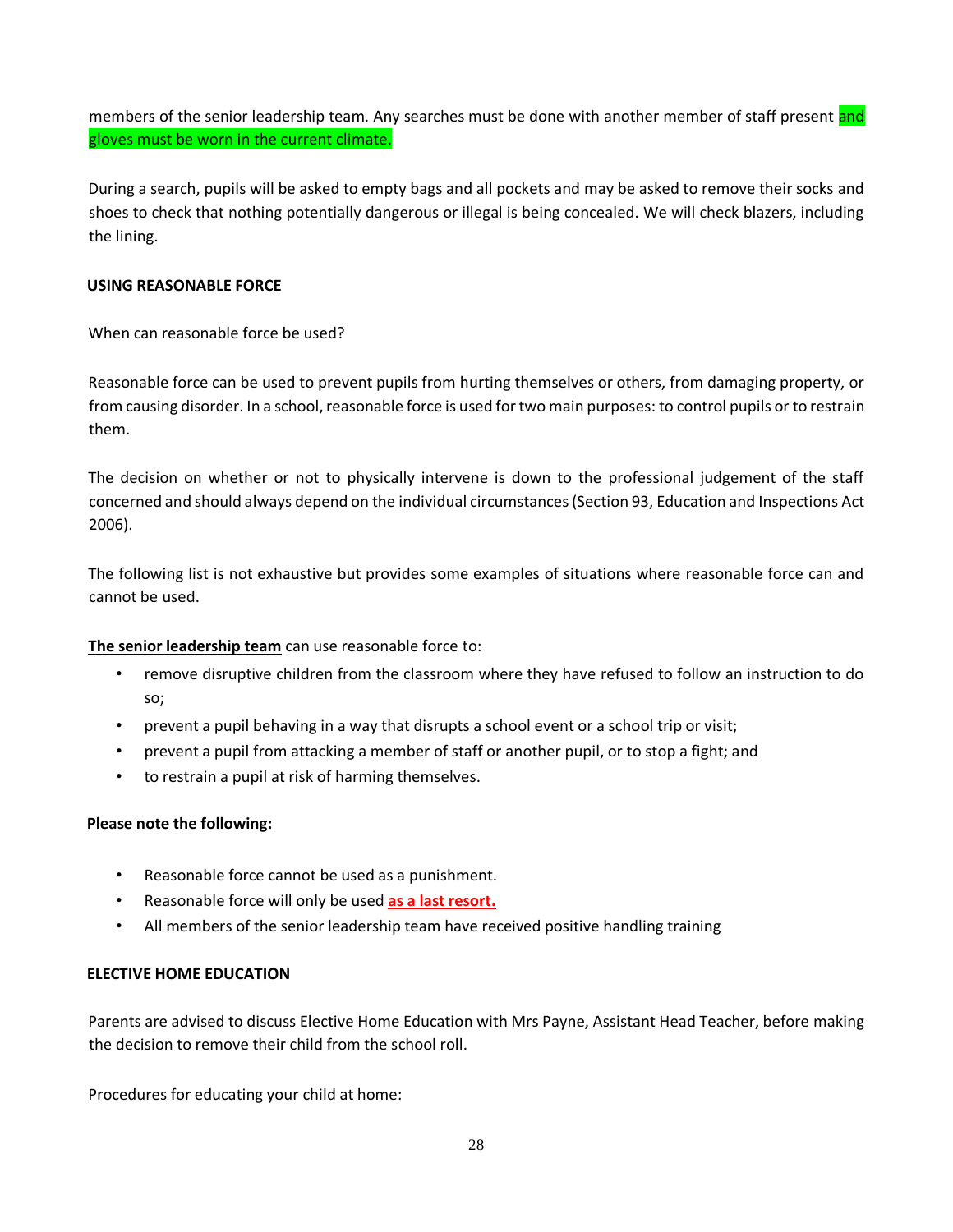- Write a letter addressed to the Head Teacher, informing the school that you intend to educate your child(ren) at home, providing the date.
- Sign and date the letter.
- This letter will be forwarded to the Alternative Education Service at the Beacon Centre.
- Your child will be removed from the school roll.
- The parent/carer will then be fully responsible the child's education.

For further details, contact the Alternative Education Service, at The Beacon Centre in South Shields, which deals with all issues regarding 'Education Other Than at School' (EOTAS).

# **CCTV**

- Staff may use CCTV footage when investigating an incident. This must only be viewed by the member(s) of staff investigating and must not be shared with other staff not involved directly in the investigation.
- Due to confidentiality restrictions, CCTV footage cannot be shared with parents.
- The police may ask for CCTV footage following any serious incidents.

# **STAFF TRAINING**

It is essential that staff are fully aware of, and act in accordance with, the school's behaviour policy. To this end, all staff receive in-house training and guidance as to the policy and its implementation. On joining the school, staff are given training through the induction programme for new staff. Additional support for all staff can be provided through:

- Refresher courses
- Teacher improvement strategies
- One-to-one support

# **REQUESTING POLICE ATTENDANCE FOR A VIOLENT INCIDENT IN SCHOOL**

This section is focussed primarily on the police response to incidents of violence by a student or students, either towards other students, staff, or school property.

- 1. There may be occasions when staff will need to call the police to attend school premises to deal with an incident. This decision should only be taken by senior members of staff, unless the situation is life threatening, then a call should be made immediately by any member of staff.
- 2. When making the call, sufficient information should be provided to the police to enable the call handler to assess the Threat, Harm and Risk the incident poses, to ensure an appropriate response can be provided. This should include:
	- a) Details of the student(s) involved including date of birth and address
	- b) Current demeanour including any known substance misuse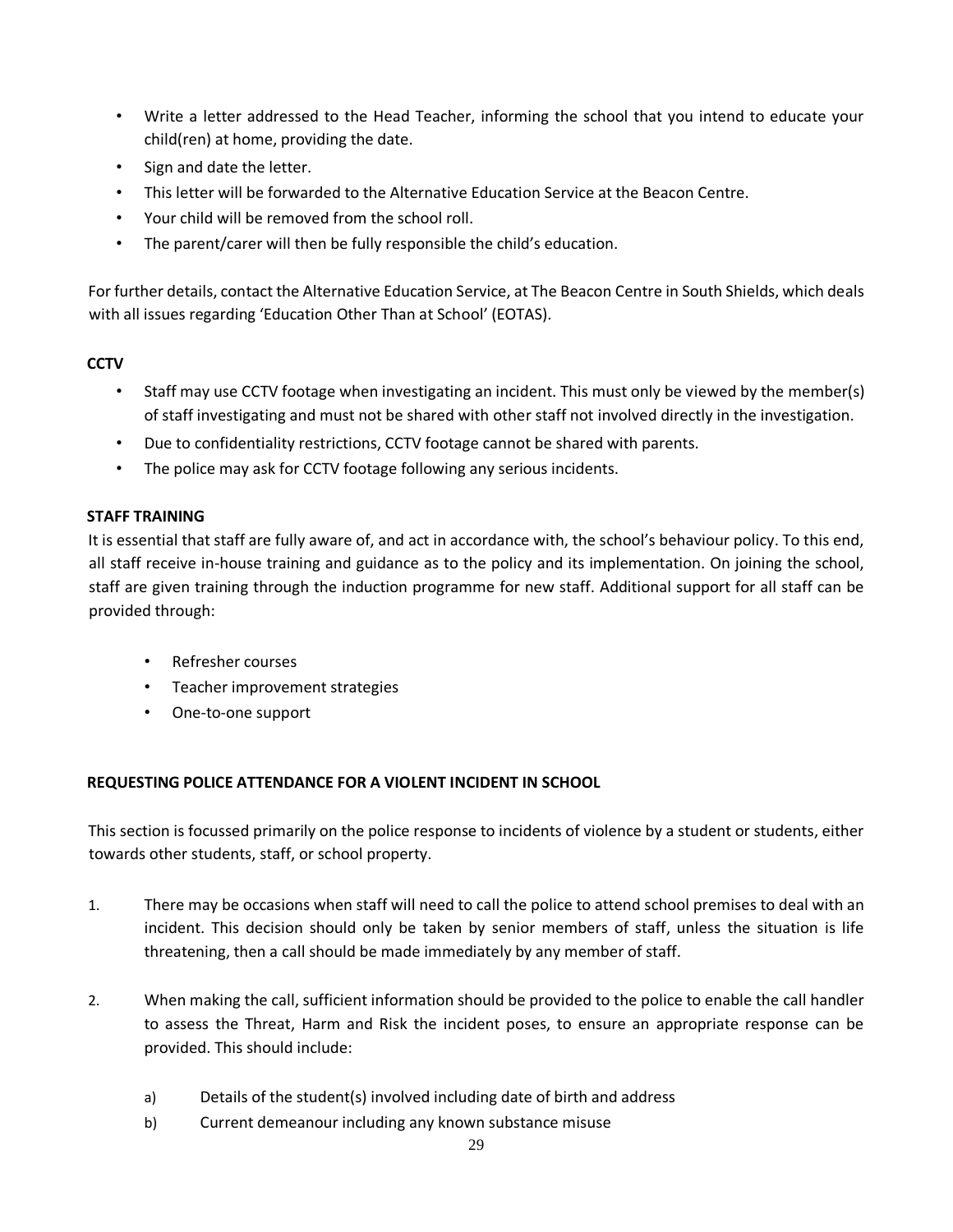- c) Any known threat to staff/officers e.g. weapons used, type of violence, size/build of student etc.
- d) Behavioural history of a similar nature, or lack of
- e) Medical issues including mental health
- f) Details of the incident leading to the call to police
- g) Action already taken by staff and the result
- h) Are there strategies that have been previously successful with the pupil?
- i) Preferred outcome e.g. removal from school premises
- 3. Upon the arrival of an officer, it should *not* be assumed that the officer has been given all of the information that has been passed to the call handler, and this information (see point 2) may need to be reiterated to the officer to allow them to deal with the incident effectively. Ensure any change in circumstances since the call was made is also relayed to the officer.
- 4. Should the situation allow, a conversation should take place between the staff member who has best knowledge of the incident, a senior member of staff, and the officer. During this conversation, the information collected in point 2 should be provided to the officer.
- 5. It is also important to discuss with the officer what your mutual expectations are. Do you want the officer merely to be present in case they are required? Do you want them to take control of the situation immediately? Are you able to assist the officer in restraining the student, if required? It must be appreciated that officers have a legal duty to keep the peace and seek to prevent injury or damage to property. It may therefore become necessary for the officer(s) to take action which had not been previously discussed.
- 6. The police do not expect staff members to be mere observers. Equally, police officers must not be obstructed in their lawful duty. Any staff involved in the incident should explain to the officer what their training limits are e.g. Team Teach.
- 7. Where appropriate, the police and school will complete a review of the incident.

#### **PARENT/CARER PROTOCOLS WHEN ON SCHOOL SITE AND SPEAKING TO STAFF ON THE PHONE**

During the pandemic, parents and carers will not be allowed in the building. Communication with key staff, therefore, will need to take place by telephone, via email or through the use of the My Child At School (MCAS) app.

The continued success of our school community is based on a commitment to ensuring the best possible outcomes for all our children. We recognise the importance of working in partnership with parents and carers in order to achieve this, and endeavour to foster positive relationships which are based on trust and mutual respect.

The vast majority of parents and carers are keen to work with us and are supportive of the school's work. If a parent or carer has concerns, we will always listen and seek to address them as quickly as possible.

At Hebburn Comprehensive, we are committed to: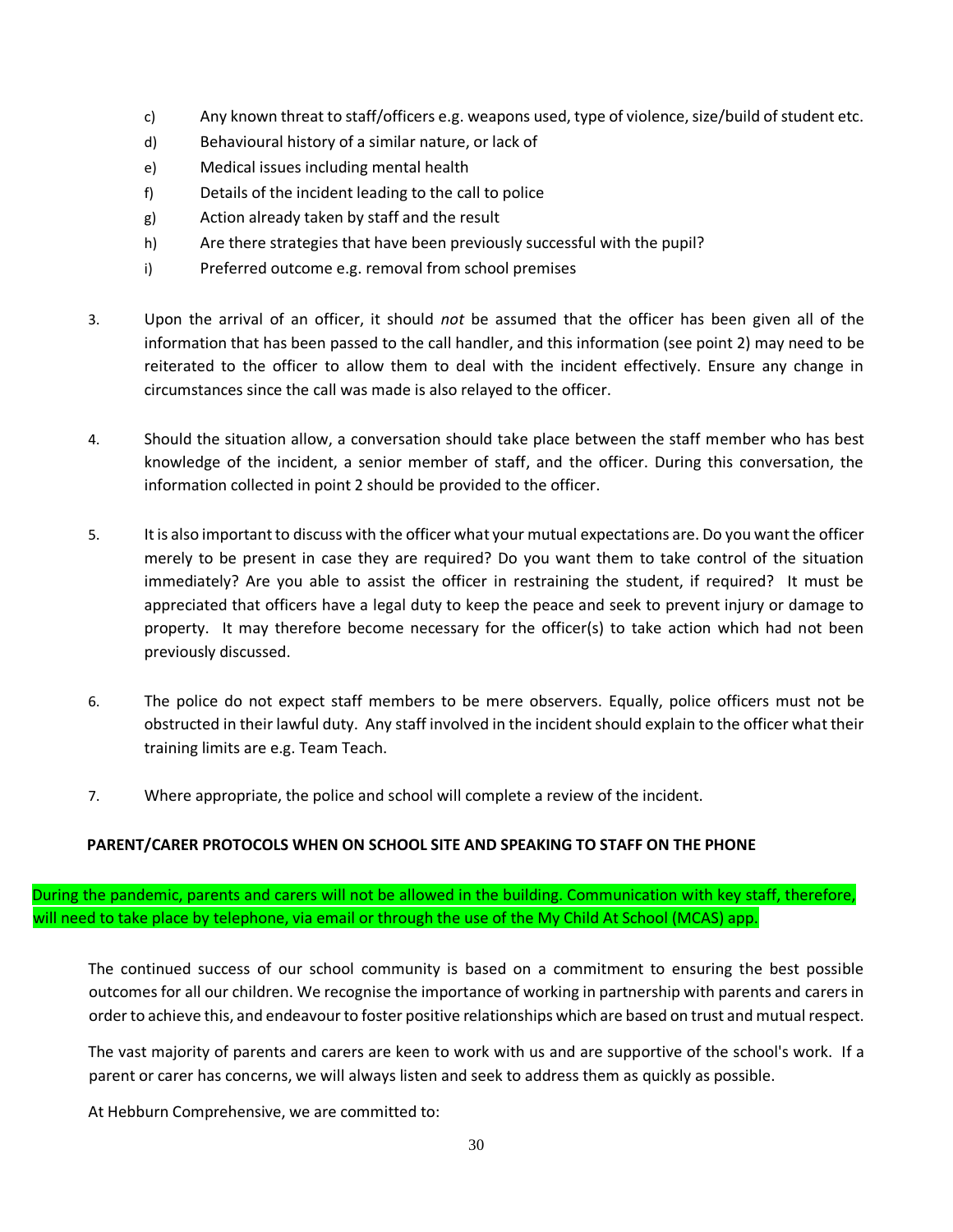- Listening to parents carefully and respectfully, including allocating an appropriate length of time for prearranged meetings
- Responding appropriately to concerns raised
- Outlining any actions that may be required
- Updating parents and carers on progress and outcomes of the concern
- Listening and responding to updates from parents and carers

At Hebburn Comprehensive, we expect parents and carers to:

- Communicate their concern respectfully and accurately
- Listen to and consider the responses from the school
- Work in partnership with the school in order to reach a resolution, including supporting the Hebburn Comprehensive School Behaviour for Learning Policy
- Allow time for the school to respond to concerns  $(3 5$  working days)
- Acknowledge support and intervention put in place

Unfortunately, there are occasions where parents/carers are aggressive whilst speaking to staff on the phone, in meetings and in the school's reception area, often making unreasonable and aggressive demands to speak to staff immediately. Obviously, this is not acceptable and staff should not be subjected to any form of abuse or threats.

We are a busy school and I expect parents/carers to understand that it may not be possible to see or speak to a member of staff immediately. All teaching staff have a teaching commitment, including the senior leadership team and staff may be in meetings or involved in dealing with other issues in school. If you are told that a member of staff will ring you when they are able to, please respect this.

I outline some protocols below that all parents/carers and visitors should follow:

#### **TYPES OF UNACCEPTABLE BEHAVIOUR**

In order to support a peaceful and safe school environment the school cannot tolerate parents, carers and visitors demonstrating any of the following behaviours:

- Disruptive behaviour or disorderly conduct which interferes or threatens to interfere with the running of a meeting, the school reception area, main office or any other area of the school grounds.
- Use of loud or offensive language or behaviour, including: shouting, swearing, using profane language, attempting to physically intimidate, use of aggressive hand gestures or displaying temper either on the phone or on the school premises. If a parent/carer continues to be aggressive over the phone, the call will be terminated and a member of the SLT will become the point of contact for the parent/carer.
- Threatening to harm a member of school staff, visitor, fellow parent/carer or pupil, regardless of whether or not the behaviour constitutes a criminal offence.
- Damaging or destroying school property.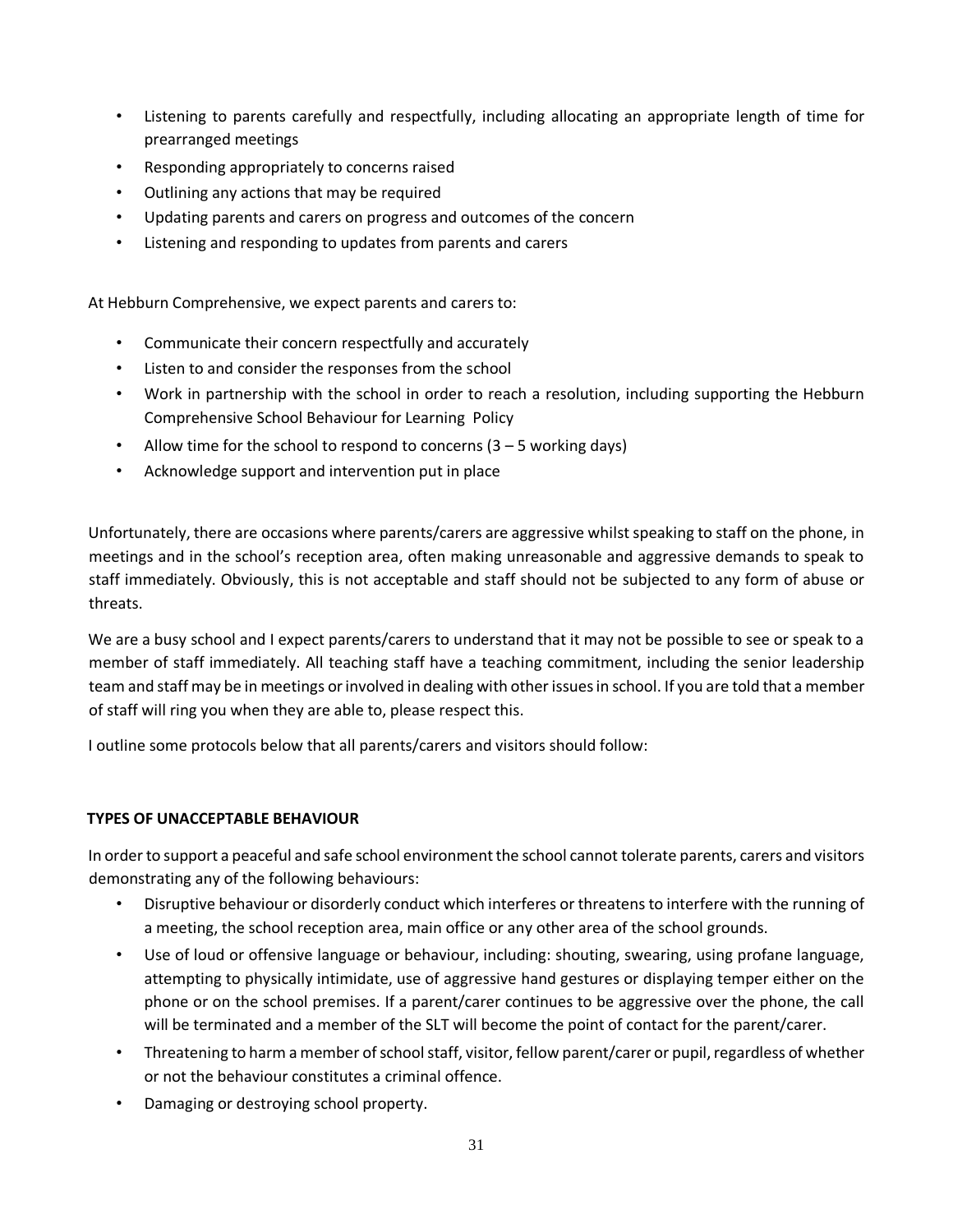- Sending abusive or threatening e-mails or text/voicemail/phone messages or other written communications.
- Defamation of the school or staff character on Facebook or other social networking sites. Parents will be contacted and will asked to remove any inappropriate posts. Failure to do so will result in the school contacting the police or taking other action to have the posts removed.
- The use of physical aggression towards another adult or child; this includes the physical punishment of your own child on school premises.
- Approaching someone else's child in order to discuss with or chastise them because of their actions towards your own children.
- Smoking, including e-cigarettes, and consumption of alcohol or illegal drugs on school premises.
- Dogs being brought on to school premises with the exception of assistance dogs.

#### **STEPS TO BE TAKEN IN THE EVENT OF UNACCEPTABLE BEHAVIOUR**

**STEP 1: VERBAL WARNING** The Head Teacher (or member of the SLT) will speak to the person or persons perpetrating such an incident, privately. It will be explained why their behaviour is unacceptable and an assurance will be sought that it will not be repeated. It will be stressed that repetition of their behaviour will result in further, more serious, action being taken. If the Head Teacher has been subject to abuse this will be done by the Chair of Governors (or another appointed governor). If any such incident occurs near to or within school holidays, weekends or out of reasonable hours, the Chair of Governors (or another appointed governor) will write to the person or persons highlighting the incident and any relevant particulars.

**STEP 2: WRITTEN WARNING** If a second incident occurs involving the same person or persons, the Head Teacher will write to them, informing them once again that this conduct is unacceptable. As with Step 1, if the Head Teacher has been subject to abuse, this will be done by the Chair of Governors or another appointed governor. Any incidents of violent conduct would immediately proceed to step 4. At any stage, the school may report serious incidents of abusive and threatening behaviour to the Local Authority and/or police. The school has a statutory responsibility to report any racist or discriminatory incidents to the Local Authority. Any act of actual or threatened violence will be referred to the police immediately.

**STEP 3: EXCLUSION FROM SCHOOL PREMISES** If the unacceptable behaviour continues or if an initial incident is considered serious enough, the Chair of Governors (or other appointed governor) will enforce an exclusion from school premises.

**STEP 4: REMOVAL FROM SCHOOL PREMISES** If, following a decision to exclude a person from the school premises, that person persists in entering school premises, they may be removed as a trespasser under Section 547 of the Education Act 1996 and may also be charged with an offence. The school may also refer these matters to the police where a public order offence is believed to have been committed.

If a parent is excluded or removed from school premises because of their behaviour, we will put in place alternative arrangements for the parent/carer to communicate with school staff. Those arrangements will take into account the needs of the pupil, the parent and the need to protect school staff from harmful abuse and unacceptable behaviour.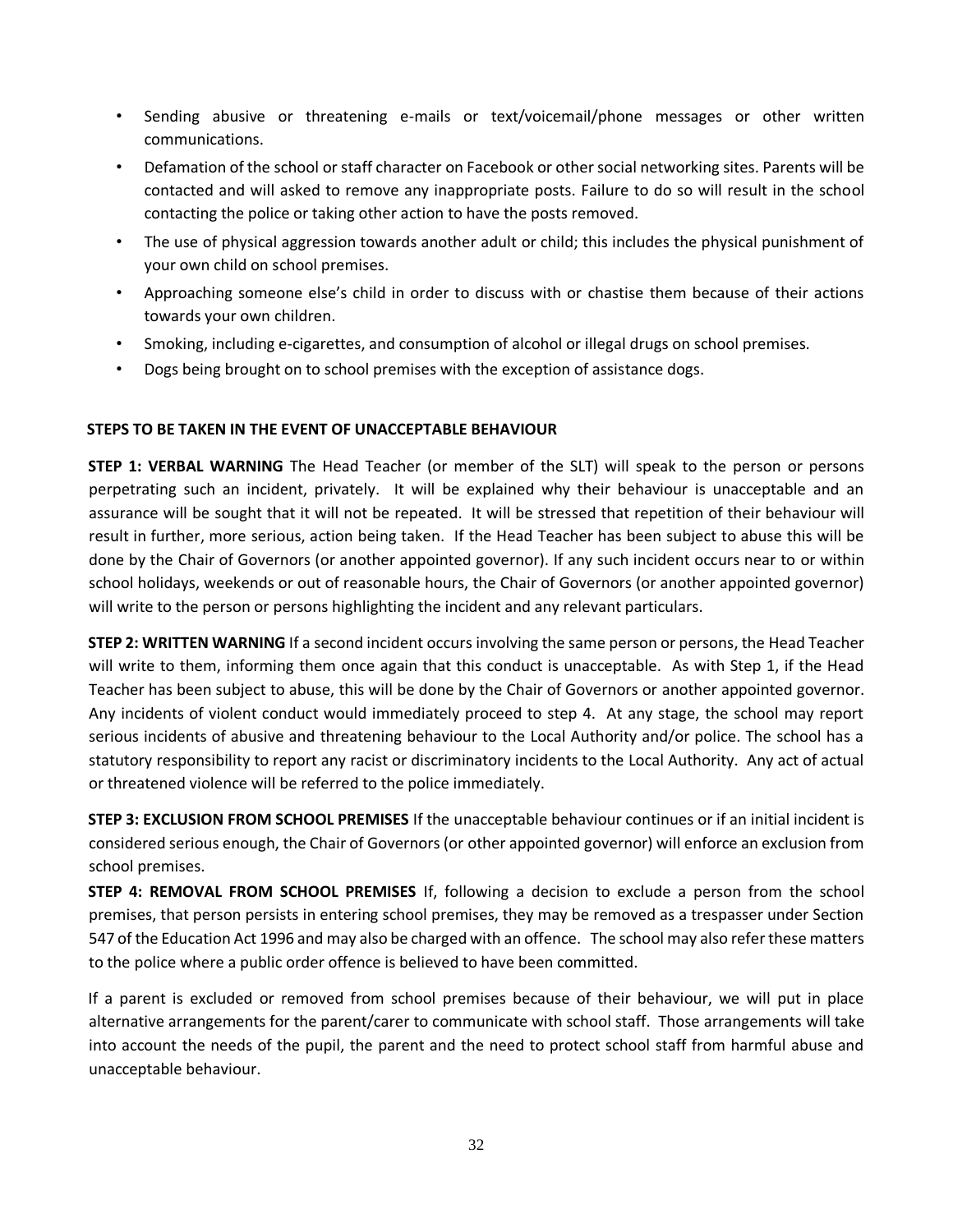#### **HIGH EXPECTATIONS LEAD TO EXCELLENT OUTCOMES**

The school has a clear behaviour policy and clear expectations of the way that pupils should behave when in school.

#### **Why do we have school sanctions?**

In the same way that parents or carers set boundaries and use praise, reward and the removal of privileges to encourage good behaviour at home, we operate a similar principle in school. With a roll of over 700, it is important that we have robust policies and clear expectations, so all pupils learn in a safe and orderly environment.

The framework and policies for ensuring good behaviour are set out by the Head Teacher and the school's Governing Body. By choosing Hebburn Comprehensive School for your child, you do so in acceptance of our policies and procedures. All of the staff at the school work extremely hard in the pursuit of excellence at all levels, as do the members of our very active Governing Body, but I ask you to accept that success comes through partnership: your child's best interests are served, in all spheres, where you work with us, supporting all that we try to do.

For many minor matters, a discussion of the issues and strategies on how to address these is often sufficient. Where there is an ongoing problem, or the behaviour is more serious, the discussion that takes place will be accompanied by a sanction.

The purpose of the sanction is to reinforce to pupils that certain behaviours and/or attitudes are not acceptable. For more serious ongoing matters, sanctions also serve as a warning that failure to correct the poor behaviour could lead to temporary or, in extreme cases, permanent exclusion from the school, in order to protect others' education or well-being.

#### **DECIDING ON THE SANCTION THAT APPLIES**

When an incident occurs, a sanction will be put in place by the relevant member of staff in line with this policy.

There are times when an incident needs to be investigated before a decision can be made. This is usually because a concern has been reported without direct evidence and/or because pupils' accounts are not consistent with other reports. In these instances, the following general procedure will be followed:

- 1. Pupils concerned will be asked to give an account of the incident and investigatory staff will ask additional questions to clarify sequencing, detail or any apparent discrepancies. In serious cases, pupils will be asked to write a statement that they will sign and date.
- 2. Any witnesses will be asked for their account of the incident; this will include pupils and staff. Where possible, witnesses who are neutral, i.e. not part of involved pupils' friendship groups, will be spoken to.